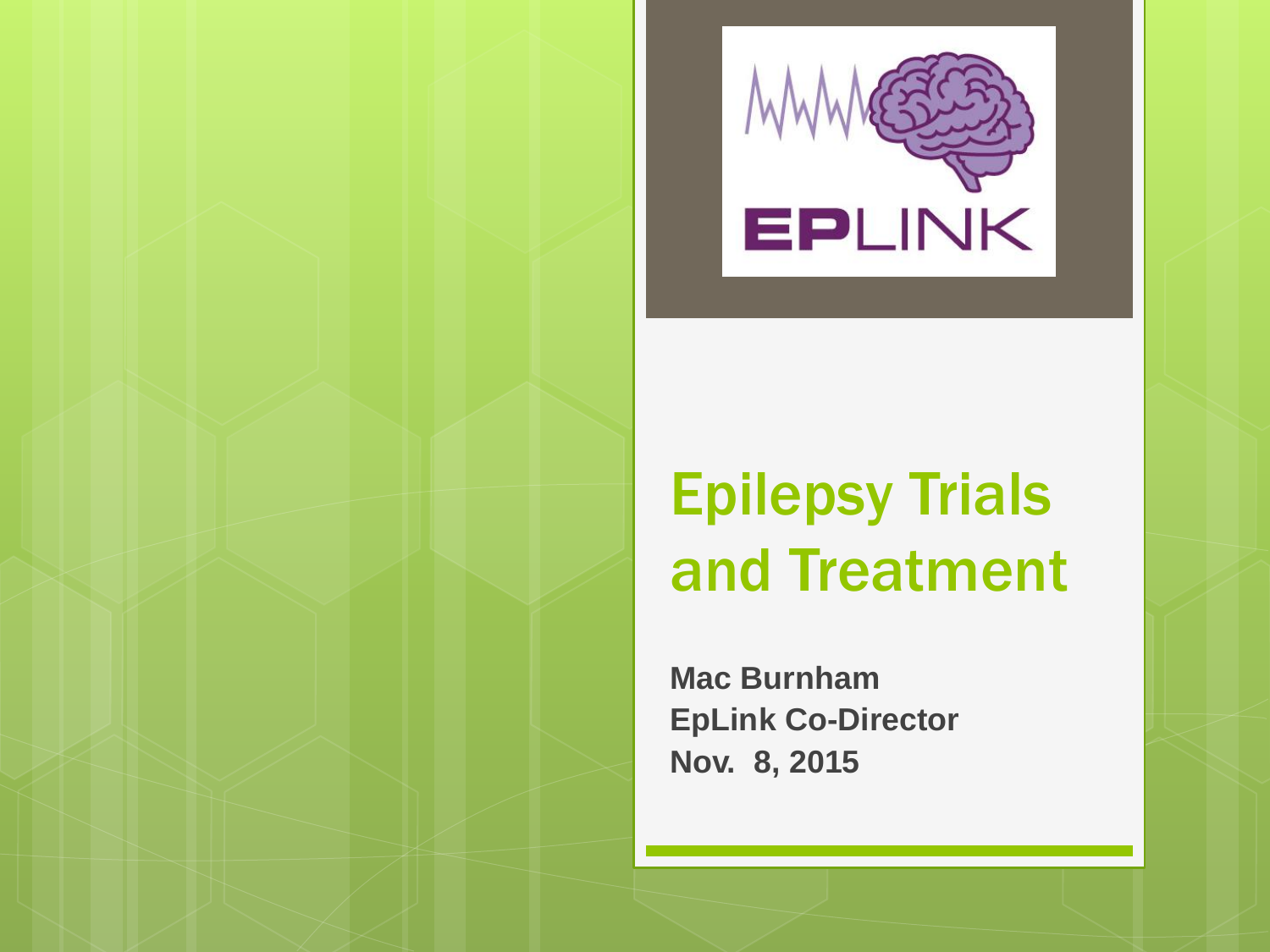### **Outline**

### **I'd like to talk today about 3 topics:**

## **EpLink – New in Epilepsy Research OThe EpLink PUFA Trial OThe EpLink CBD Trial**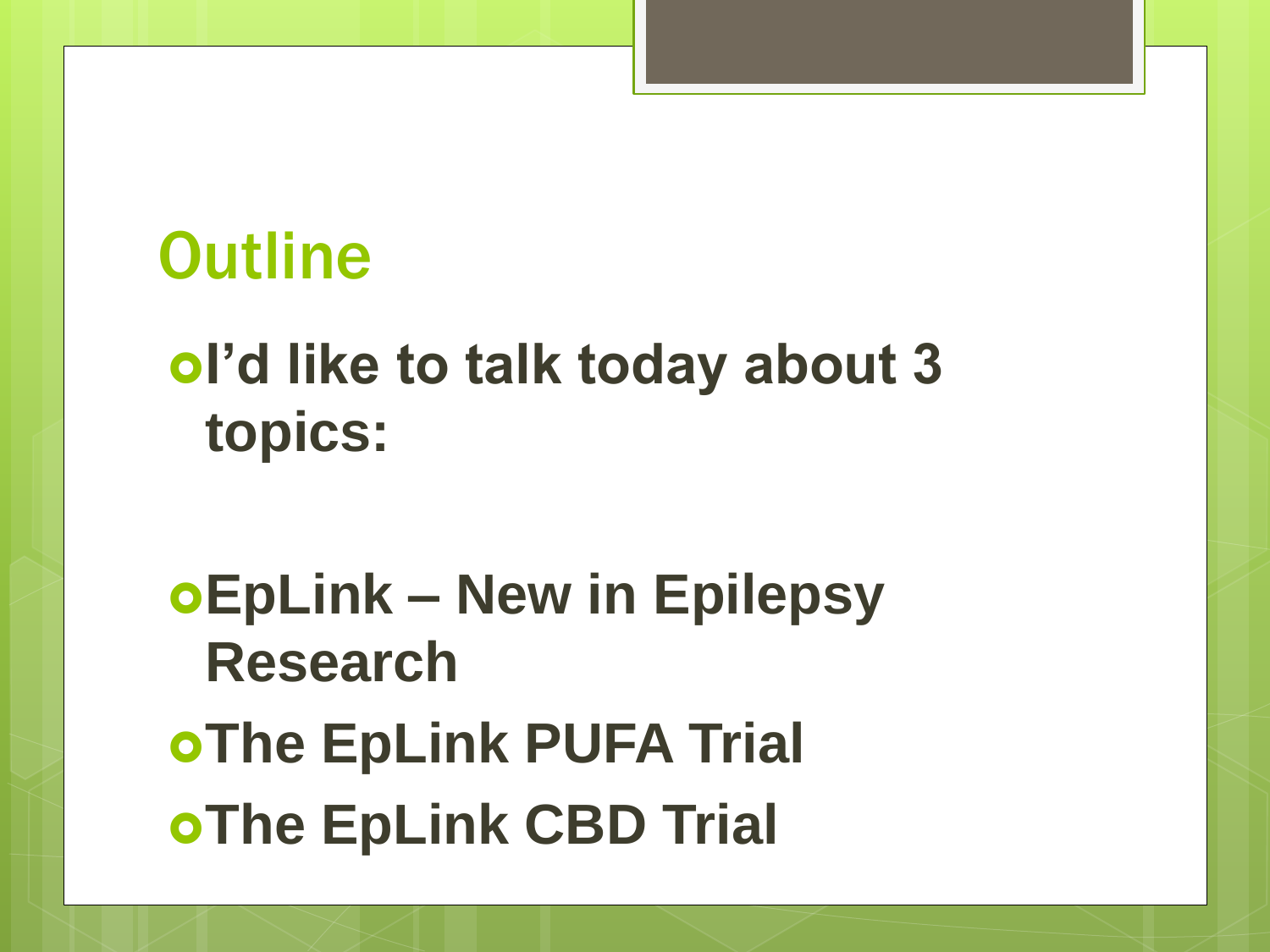### *<u>In TSC, seizures are common</u>* **and hard o control.**

**oThere is an new epilepsy/seizure research program in Ontario.**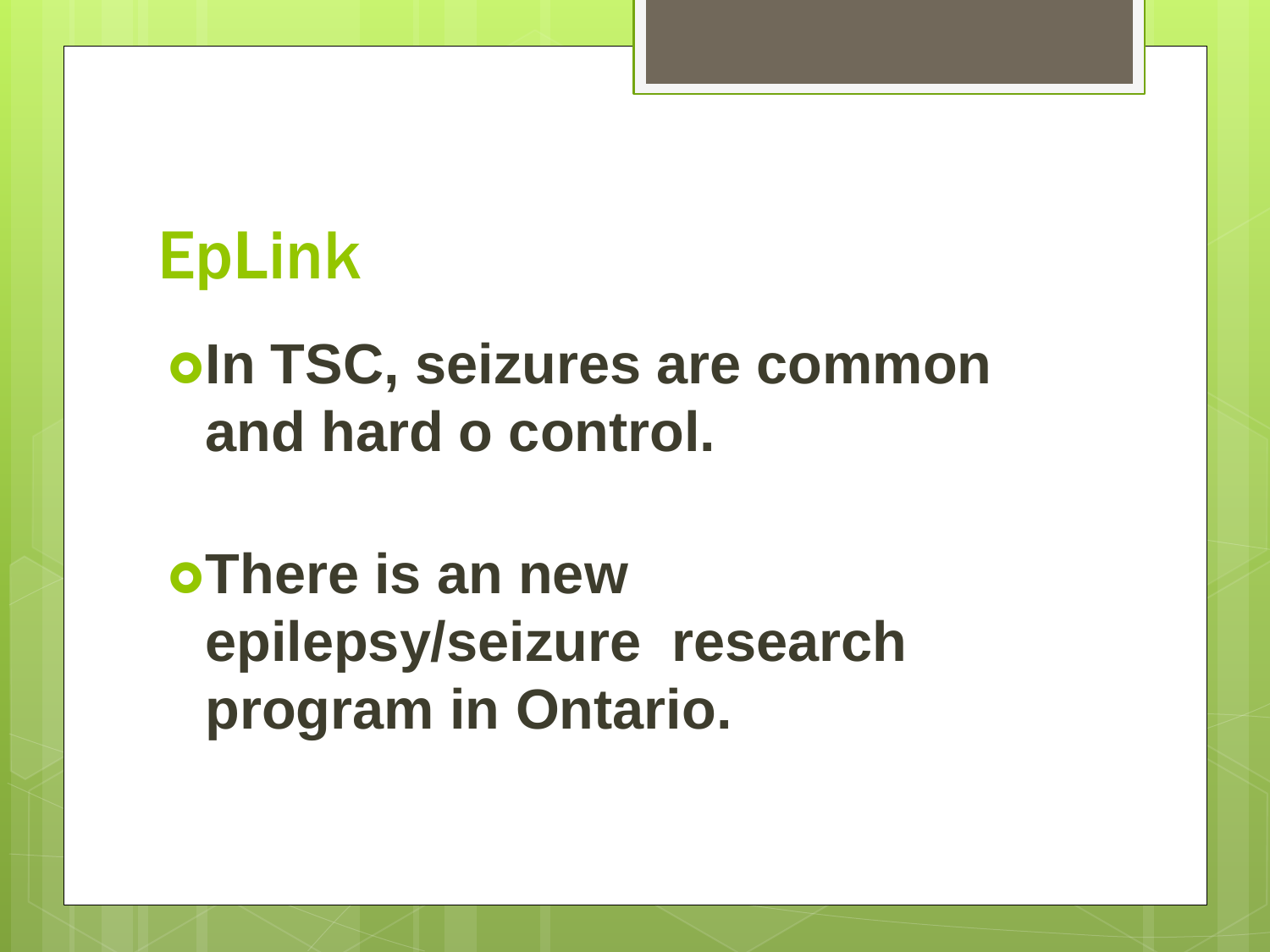### **EpLink is the Epilepsy Research Program of the Ontario Brain Institute.**

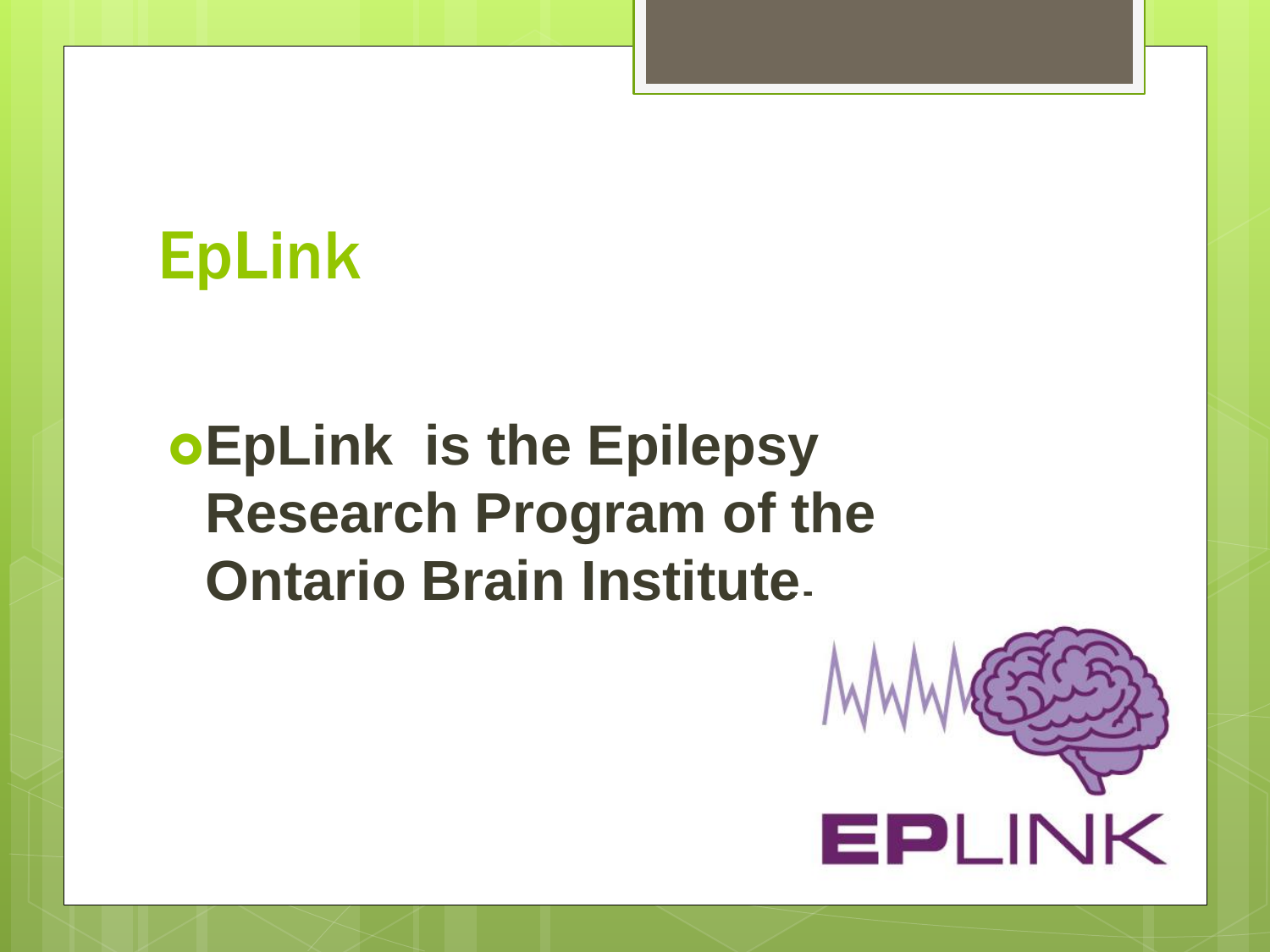#### **The OBI provides EpLink with 1.5 million per year to do epilepsy research.**

**That makes EpLink one of the largest epilepsy research program in Canada.**

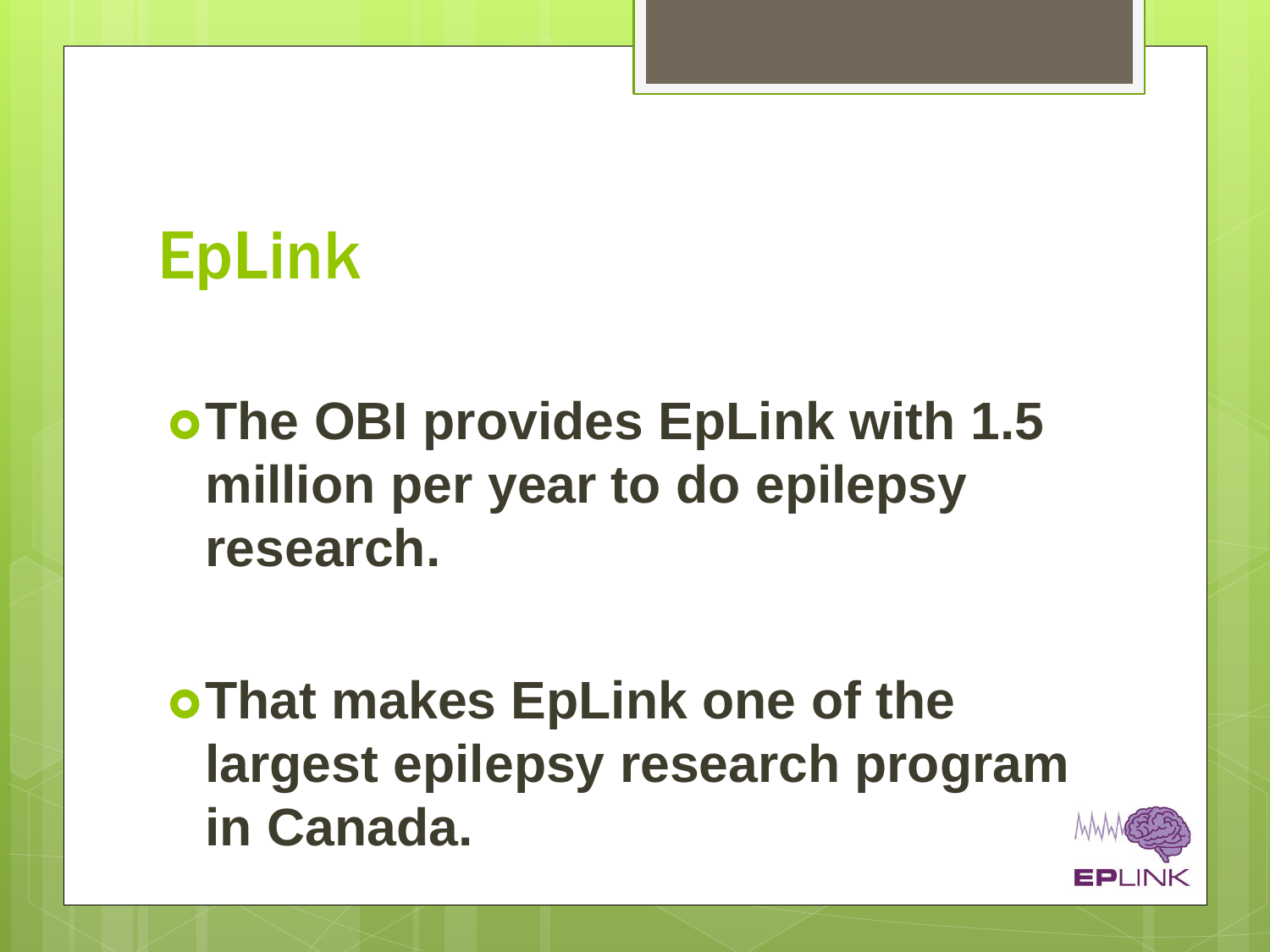### **EpLink consists of more than thirty epilepsy researchers.**

### **They work in Ottawa, Toronto, Hamilton and London.**

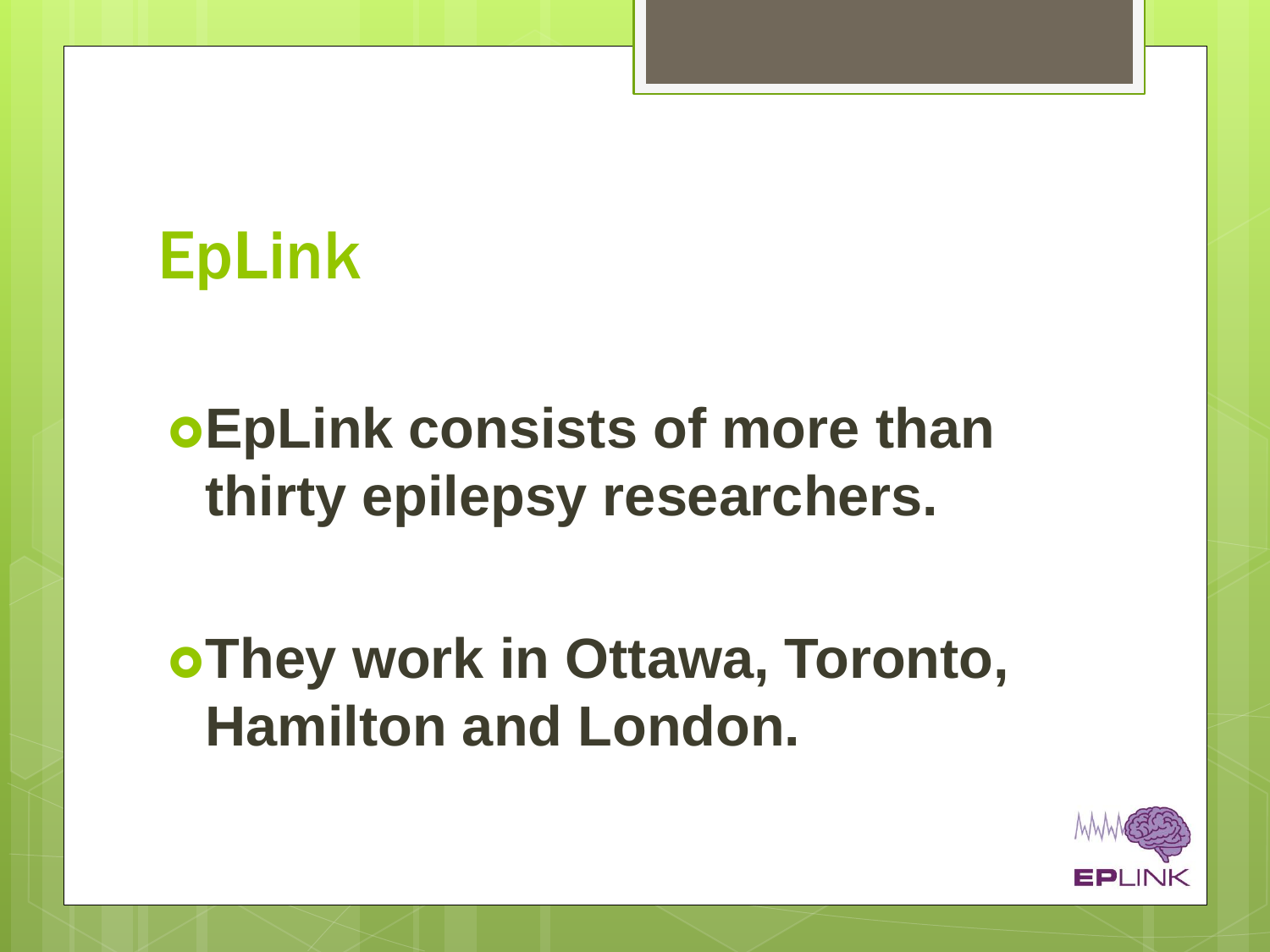#### **They work at 6 different institutions, including:**

- The Children's Hospital of Eastern Ontario (Ottawa)
- **o** The University of Toronto
- The Hospital for Sick Children (Toronto)
- The Toronto Western Hospital
- Hamilton Health Sciences Centre
- **o** University Hospital (London)
- **o** Western University (London)

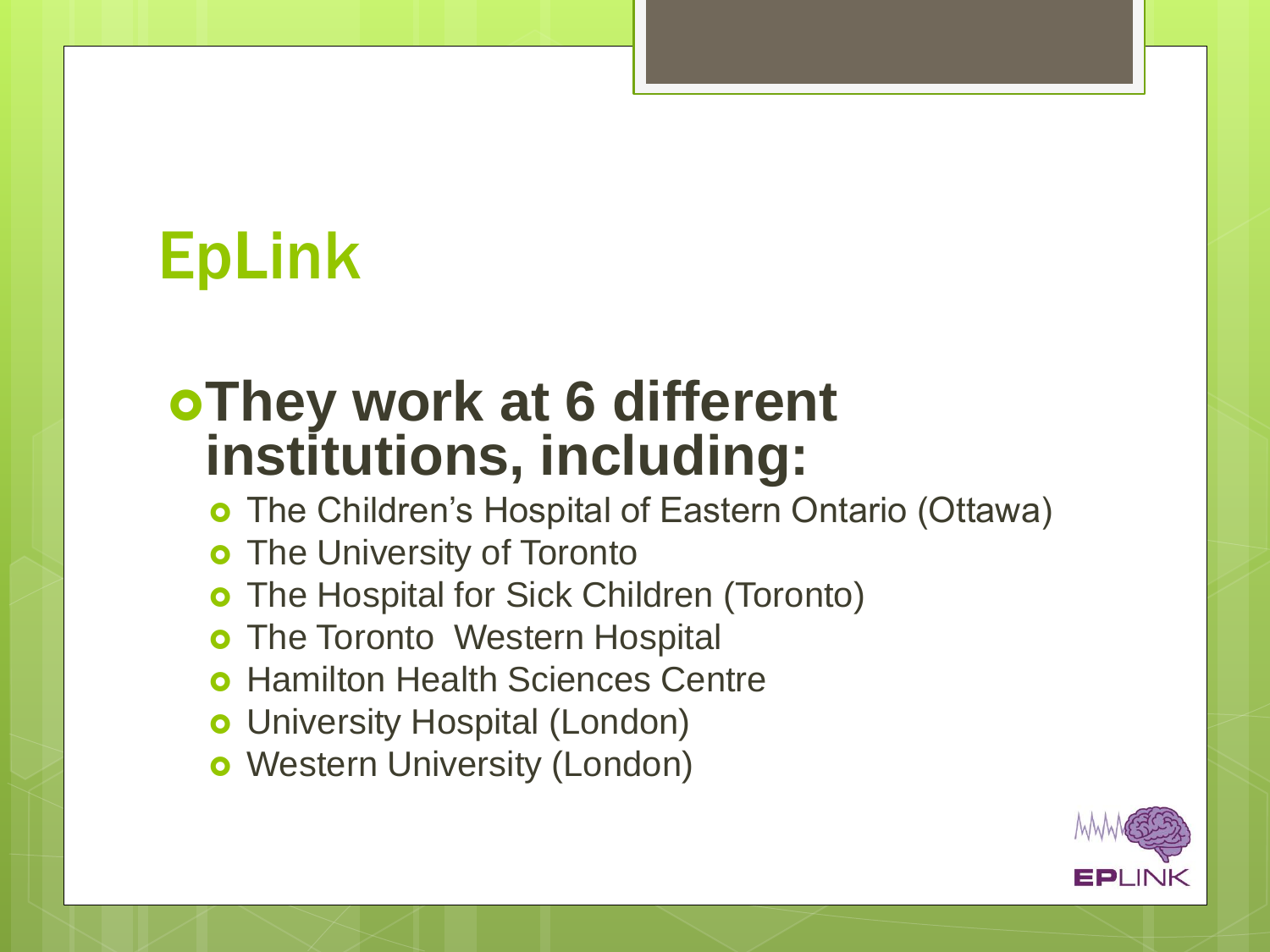**The Co-Directors of EpLink are: Mac Burnham, PhD (Toronto) and Jorge Burneo, MD (London)**

**The Program Manager is Kathryn Hum, PhD (Toronto).**

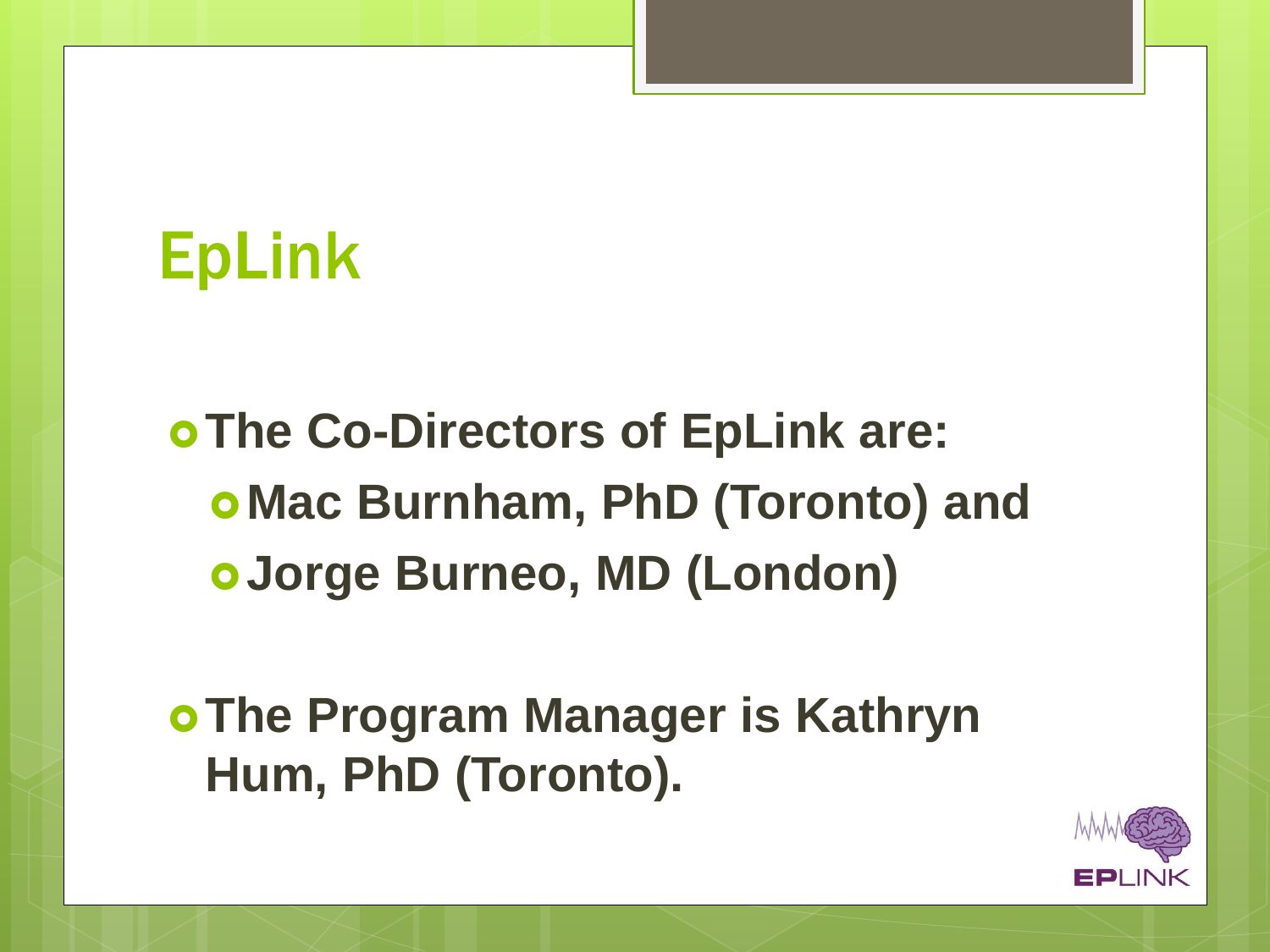### **EpLink's research is "translational" research.**

*<u>Olt is designed to improve</u>* **clinical epilepsy care in the near future.**

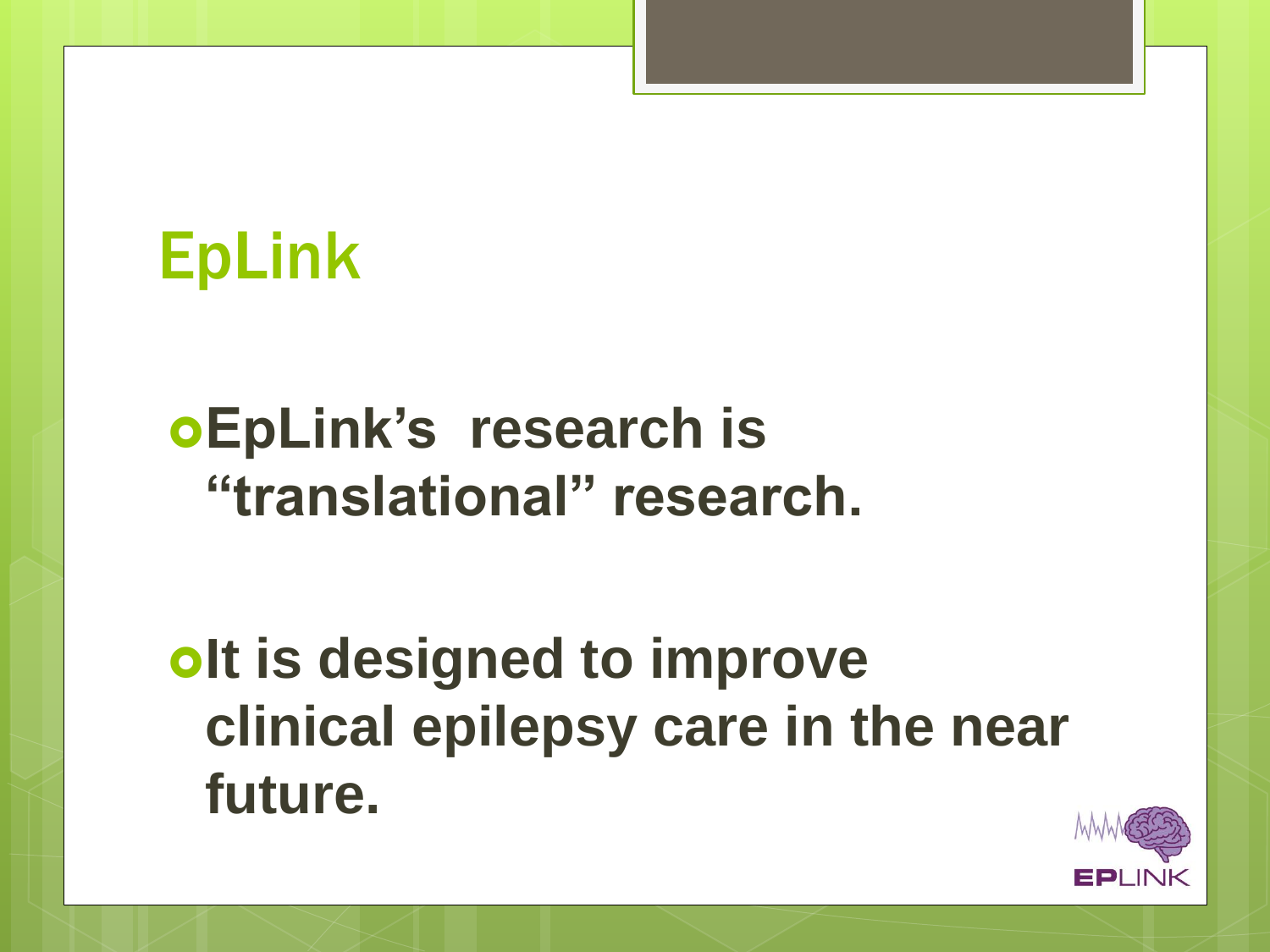### EpLink Partners

### **oThe Epilepsy Associations**

### **An industry advisory board**

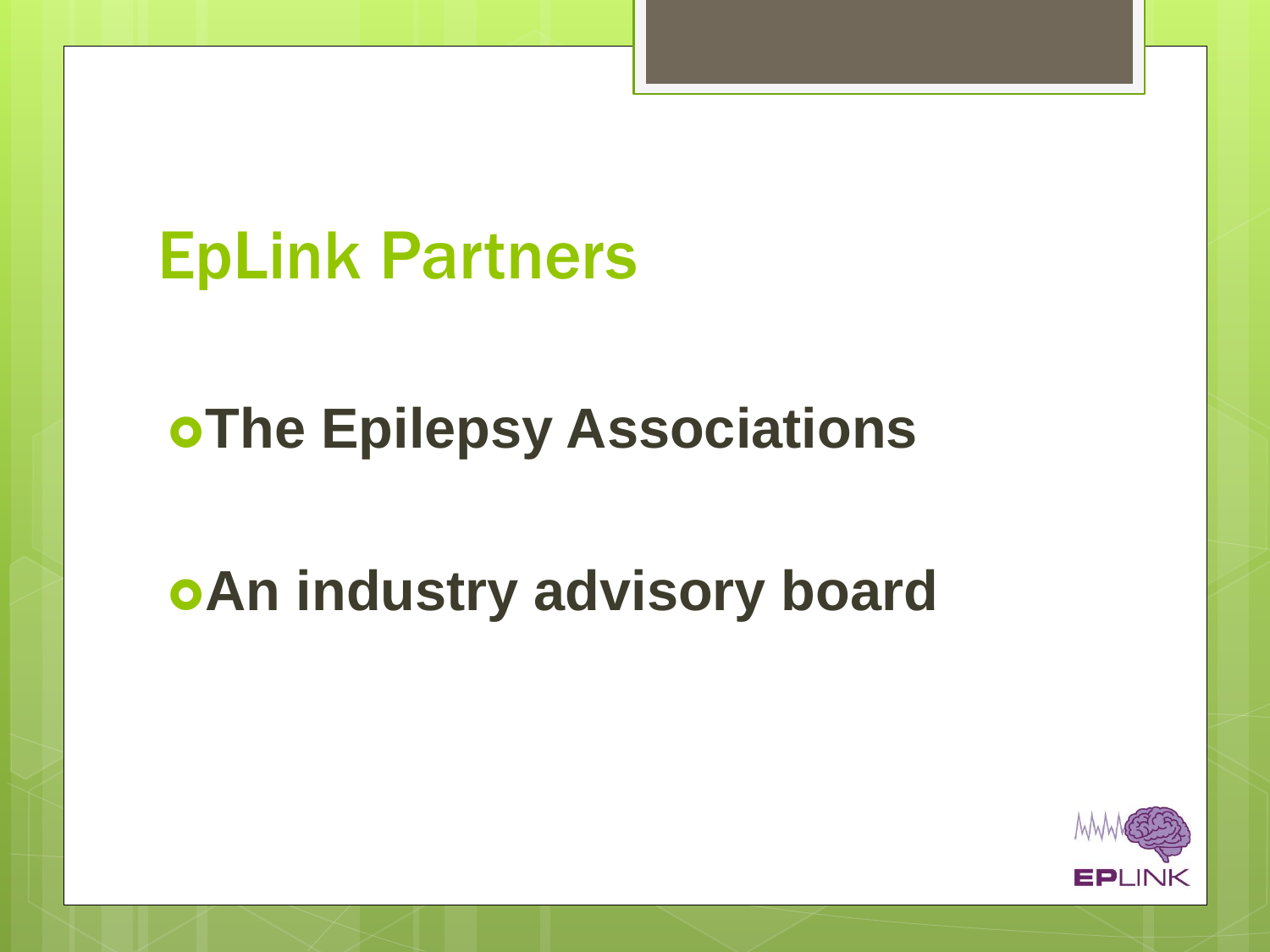EpLink Research **oDrugs oDiet oSurgery** *Brain Stimulation* **Quality of Life**

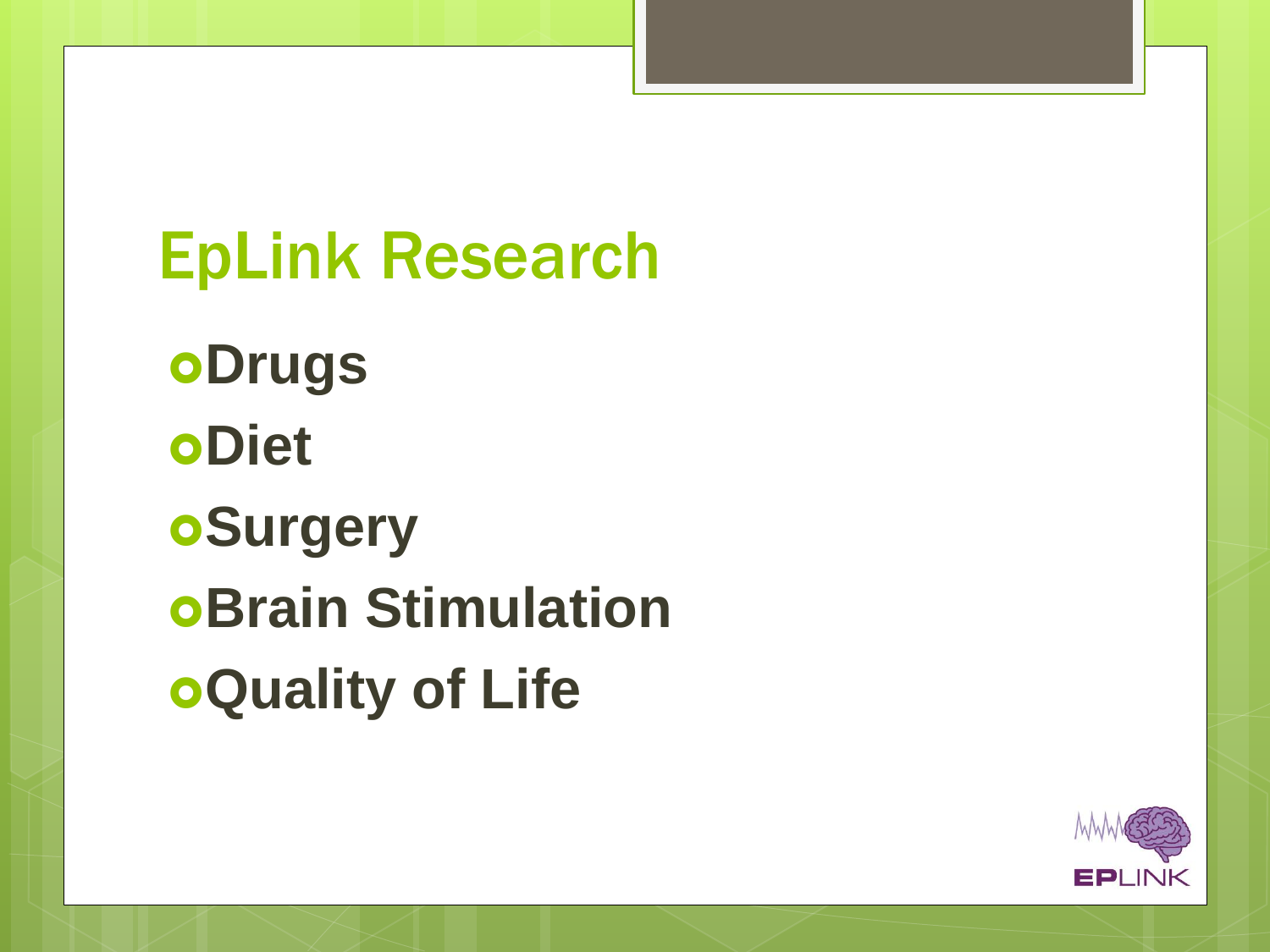### Contact Us

#### **Website: www.eplink.ca**

### **Email: eplink.obi@gmail.com**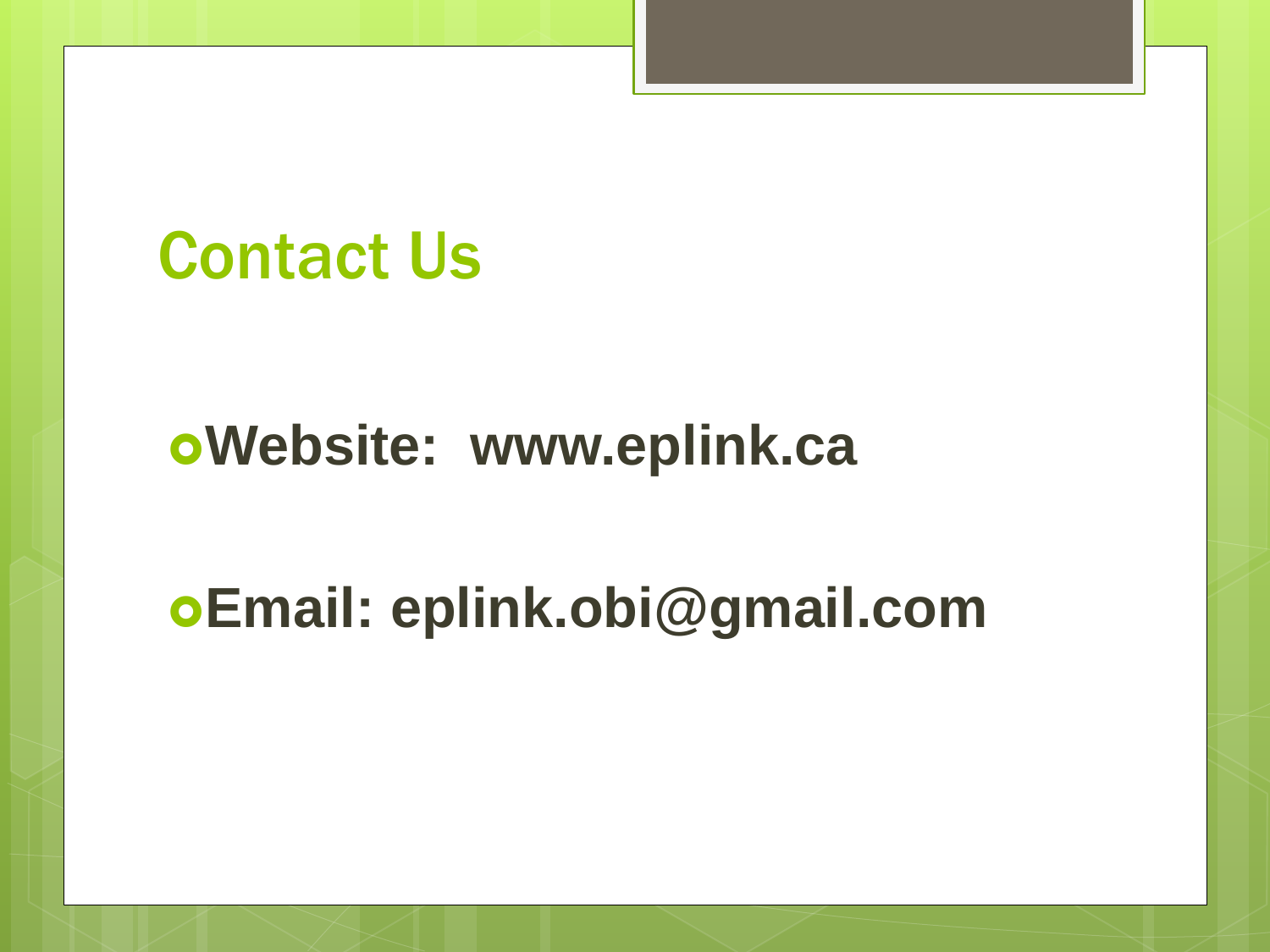## Epilepsy Trials – PUFA and CBD

#### **I'd like to talk today about two of our clinical trials.**

**These trials might offer help for people with seizures in the near future.**

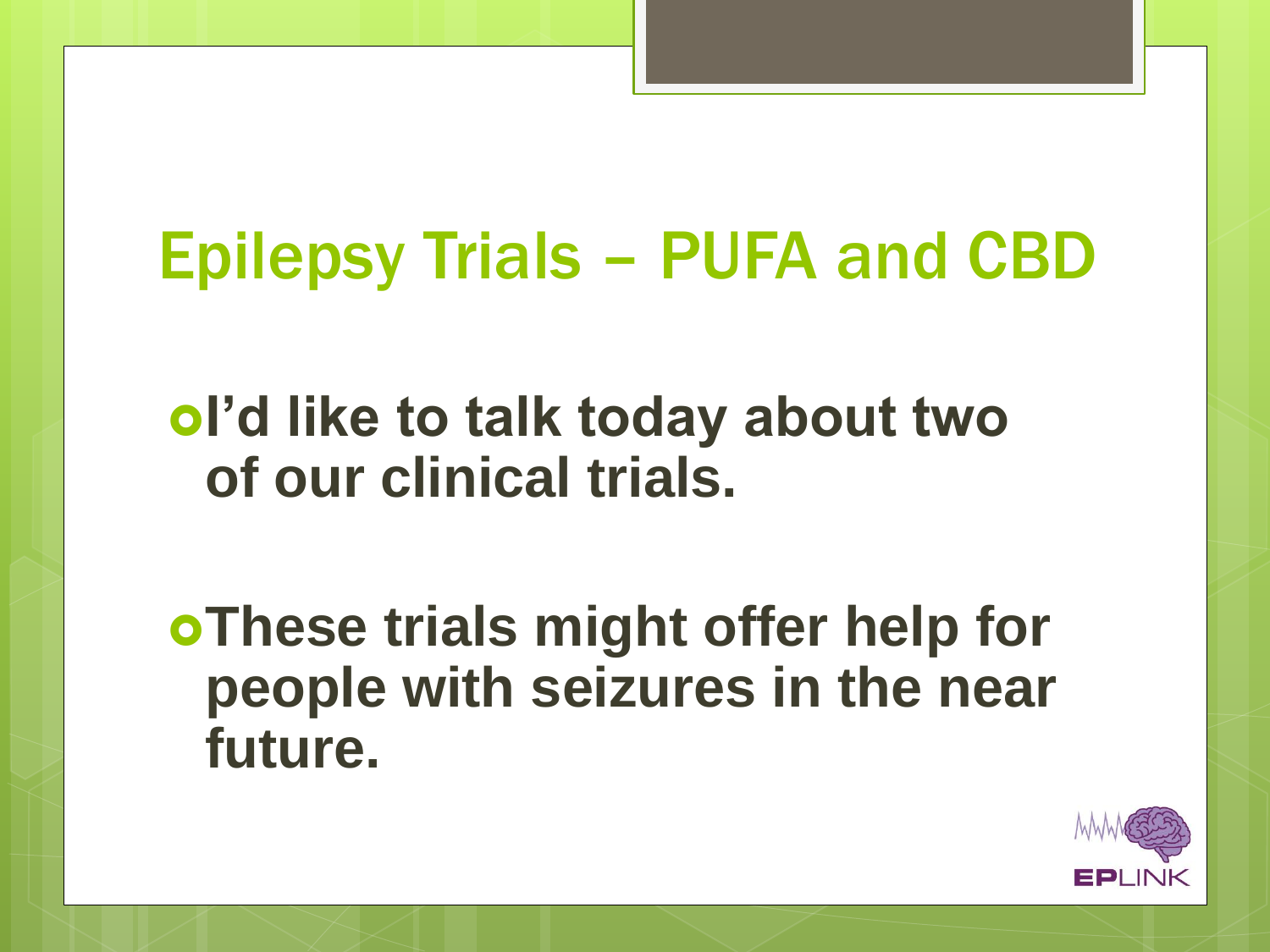**Polt has been known for many years that special diets can help to control seizures.**

**The traditional ketogenic diet, however, is very restricted and hard to maintain.**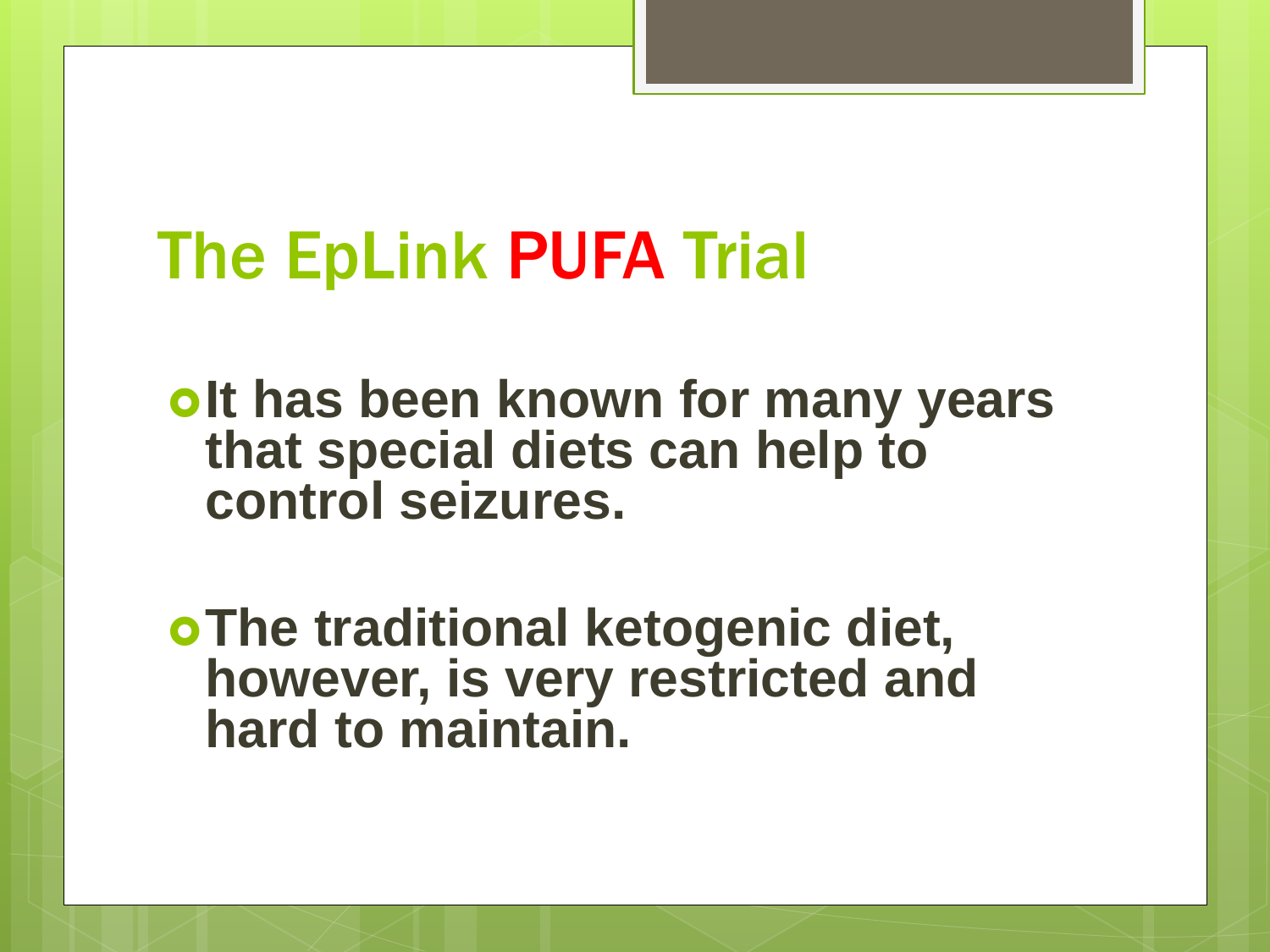**We are now testing an entirely new diet approach at the Toronto Western Hospital.**

**Polt involves adding fish oil to a normal diet.**

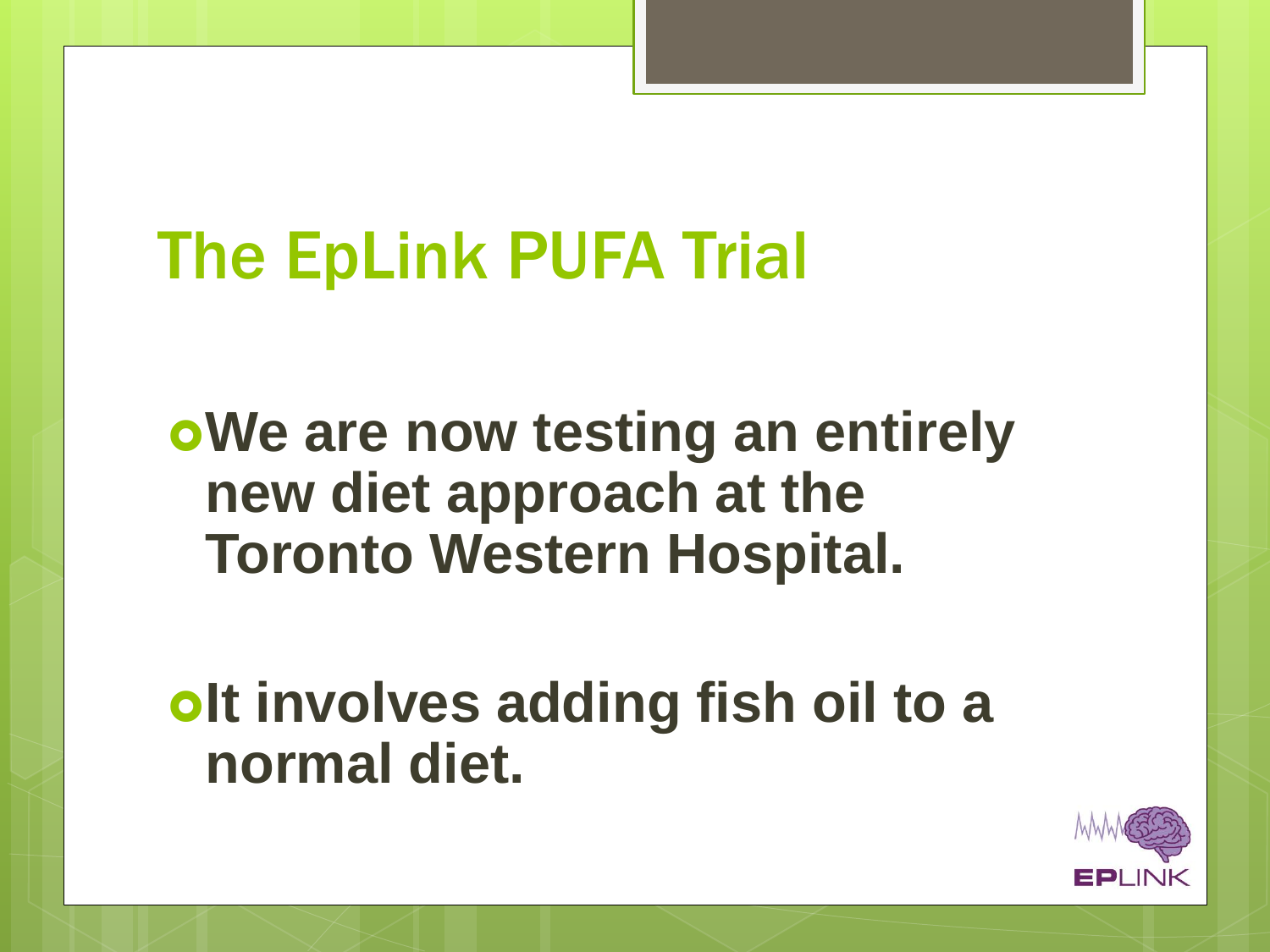### **Fish oil is a rich source of the n-3 PUFAs.**

### **PUFAs are the "good" fats that improve health.**

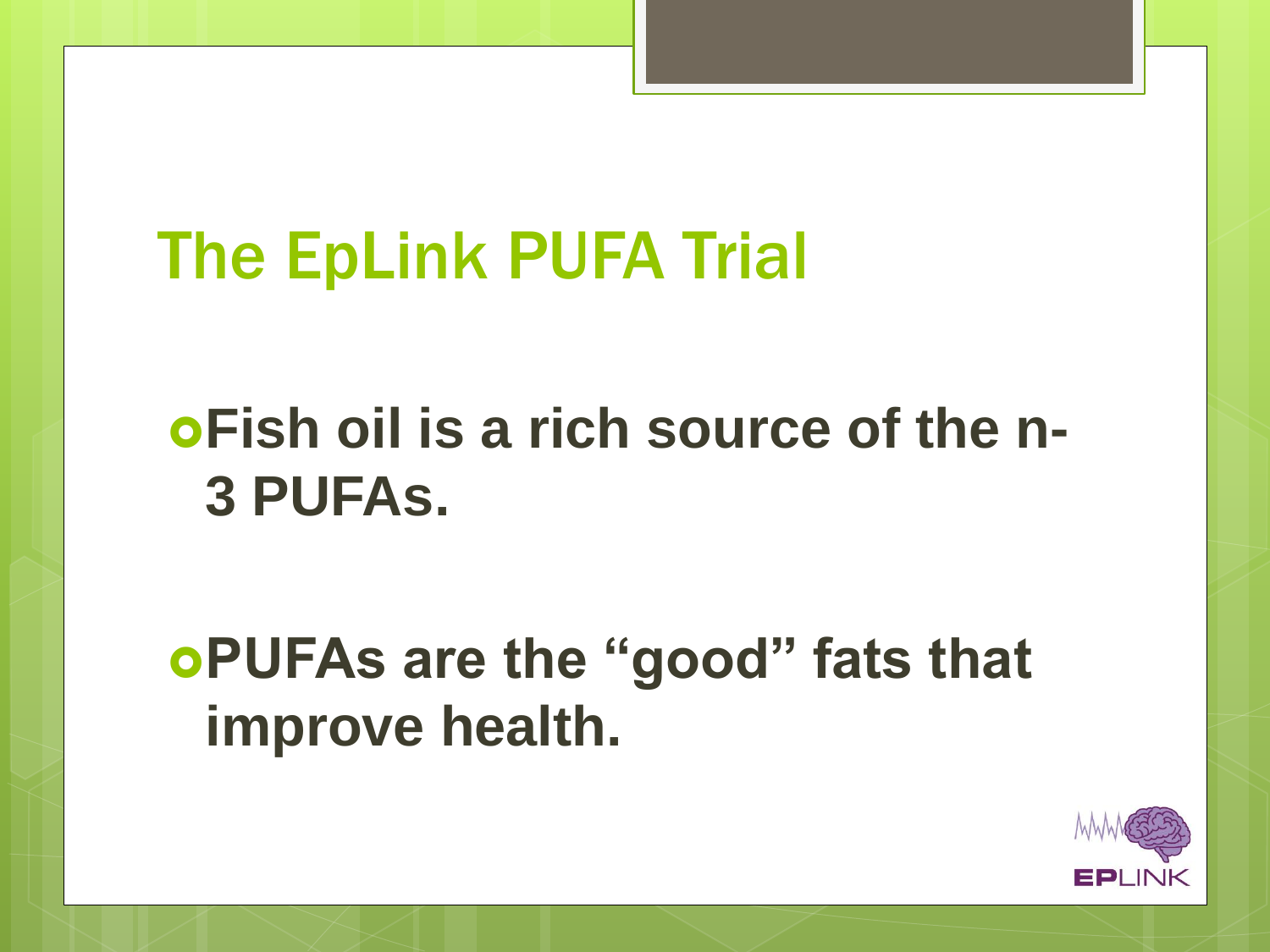**Research in our laboratories has shown that adding fish oil to a normal diet raises seizure threshold in rats.**

**We are now trying to see whether it will work in people.**

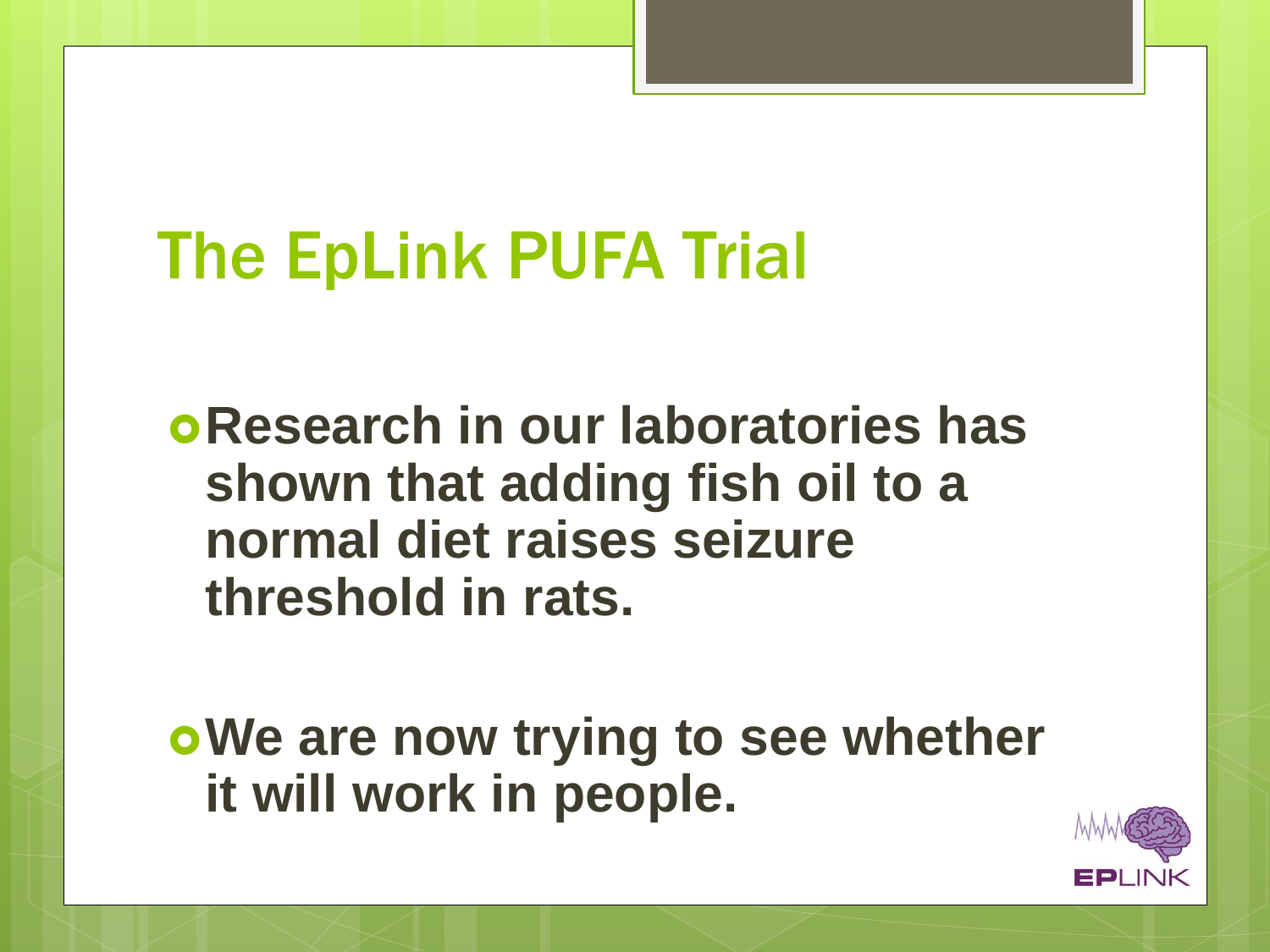**15 adult patients are getting fish oil supplement s– 15 others are getting placebo capsules (double blind)**

**Both groups are keeping seizure diaries.**

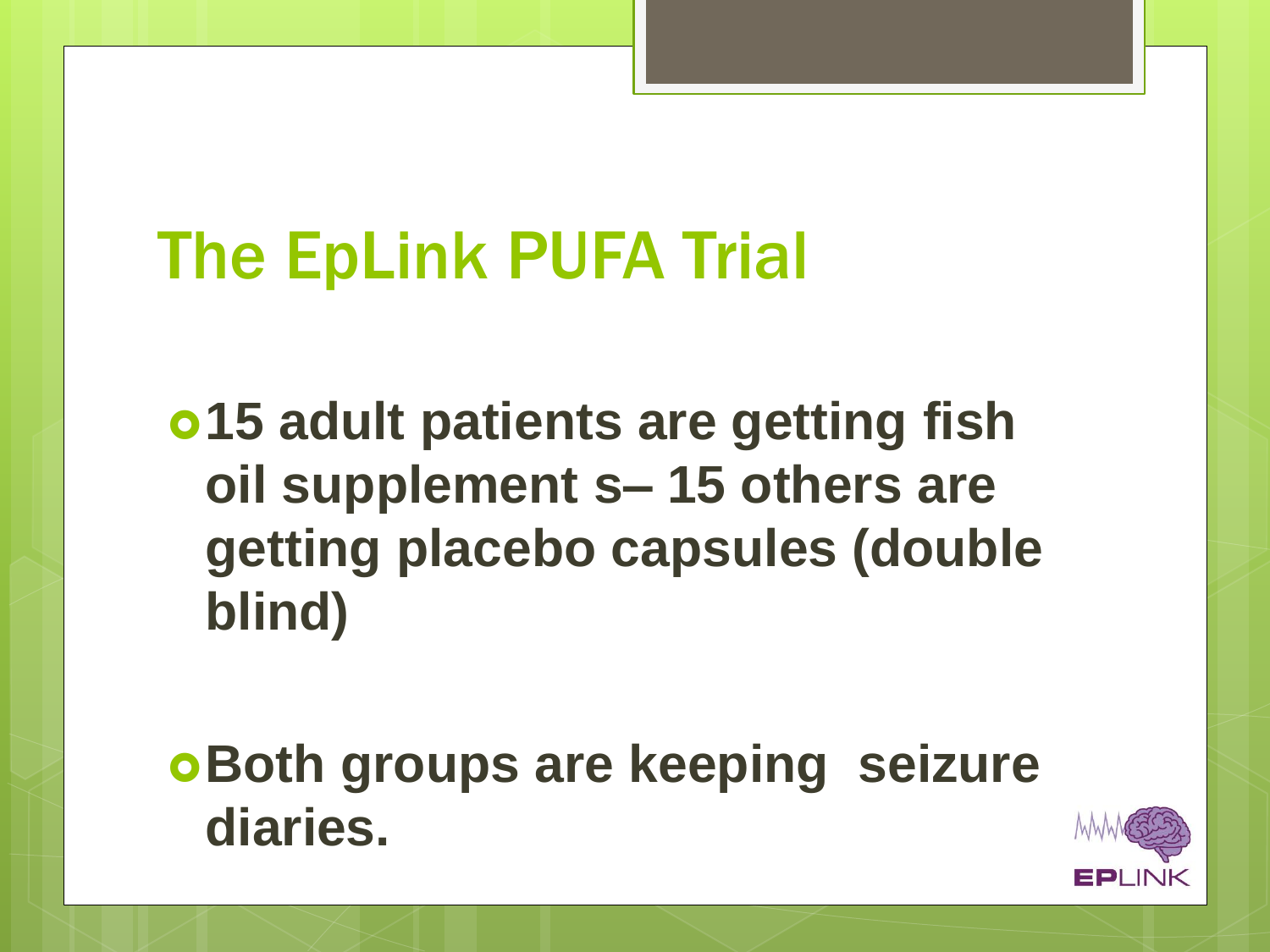The EpLink PUFA Trial **The trial will last for 6 months. We are about half-way through. We will have data to report next spring.**

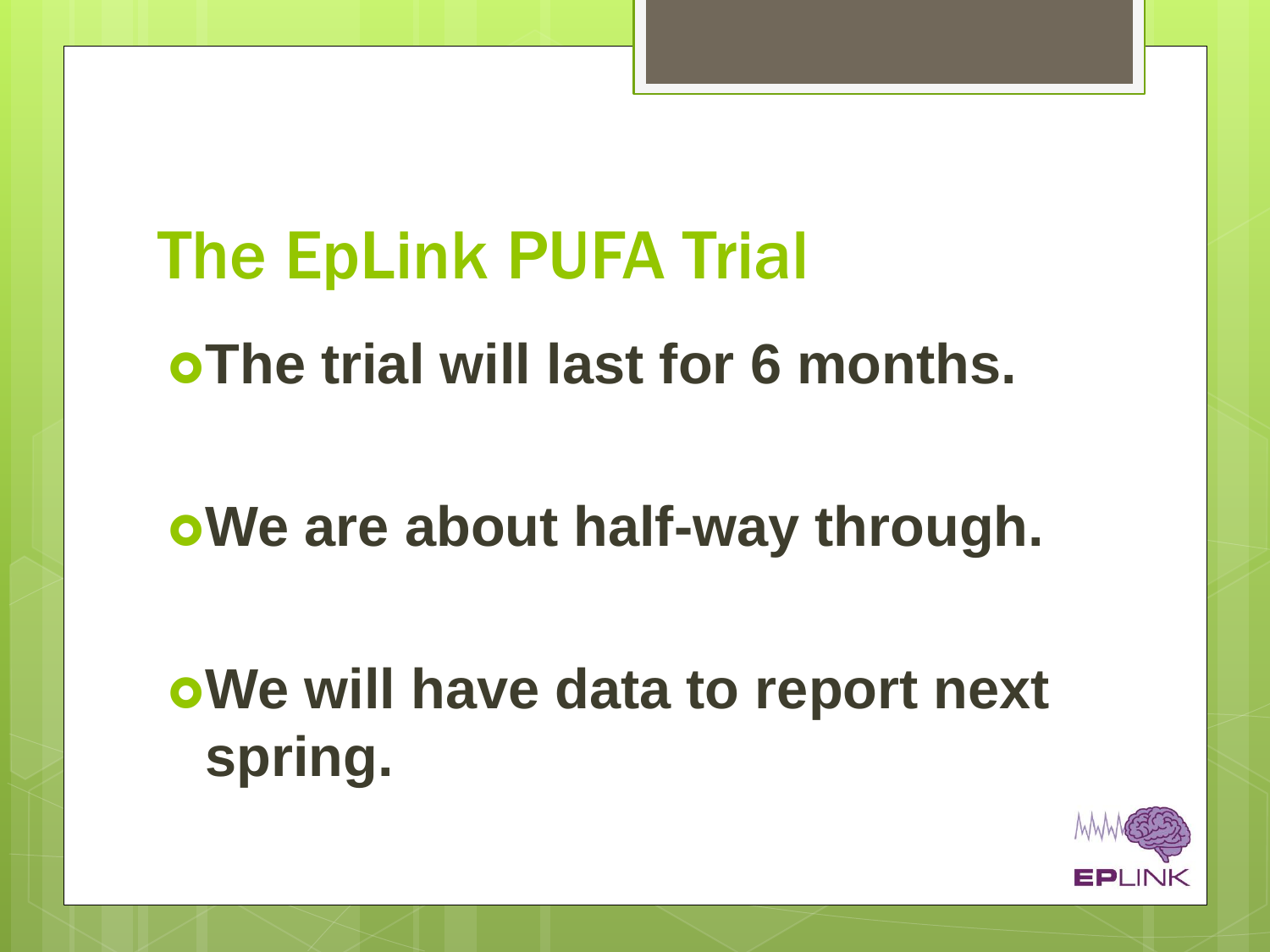**We are hopeful. A similar trial in Egypt has reported positive results in children.**

**We will let you know the results of our study as soon as we have them.**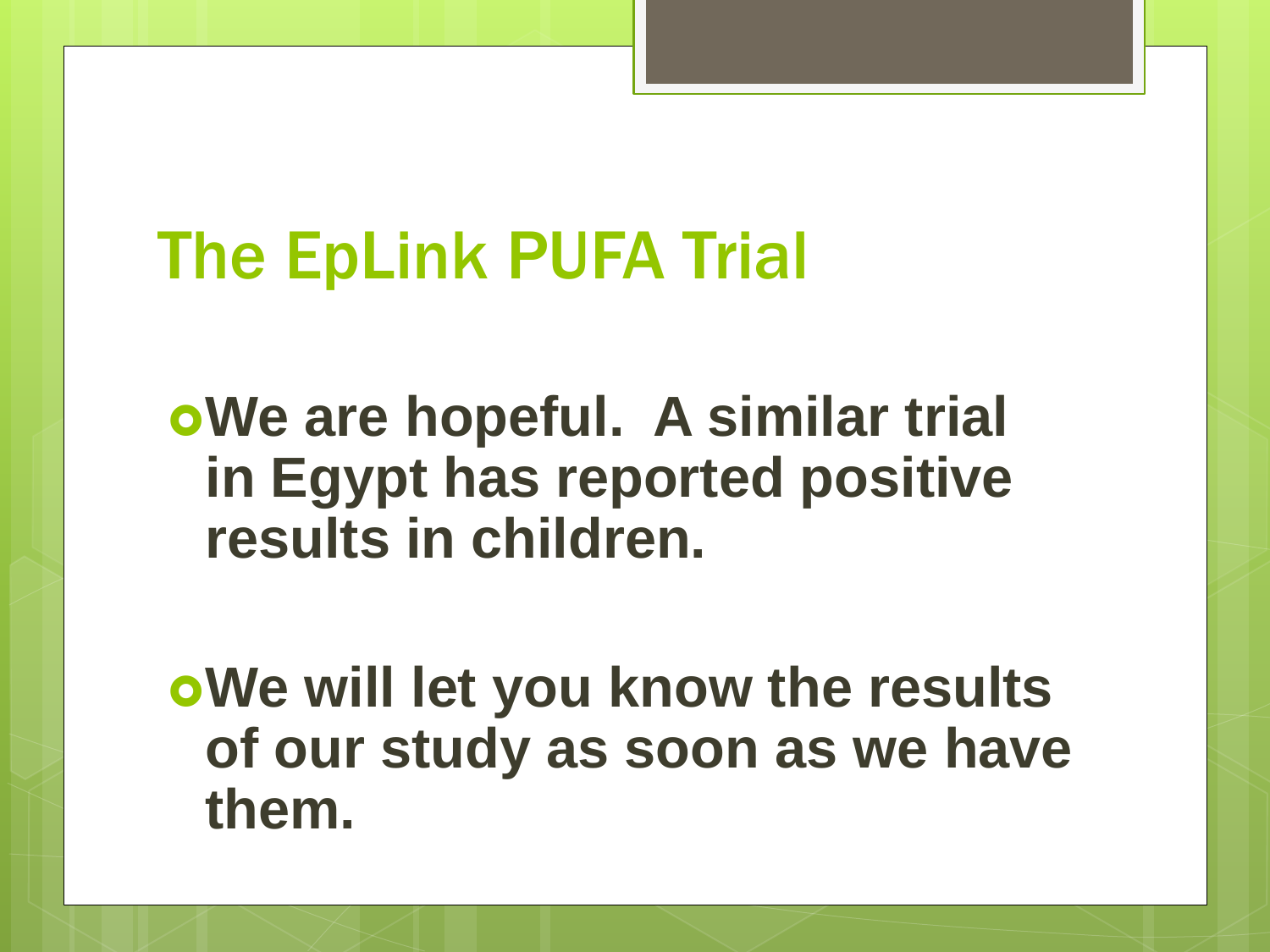**Omega 3 PUFA can be bought without a prescription at any health food store.**

**We are giving our adults 3 grams per day.**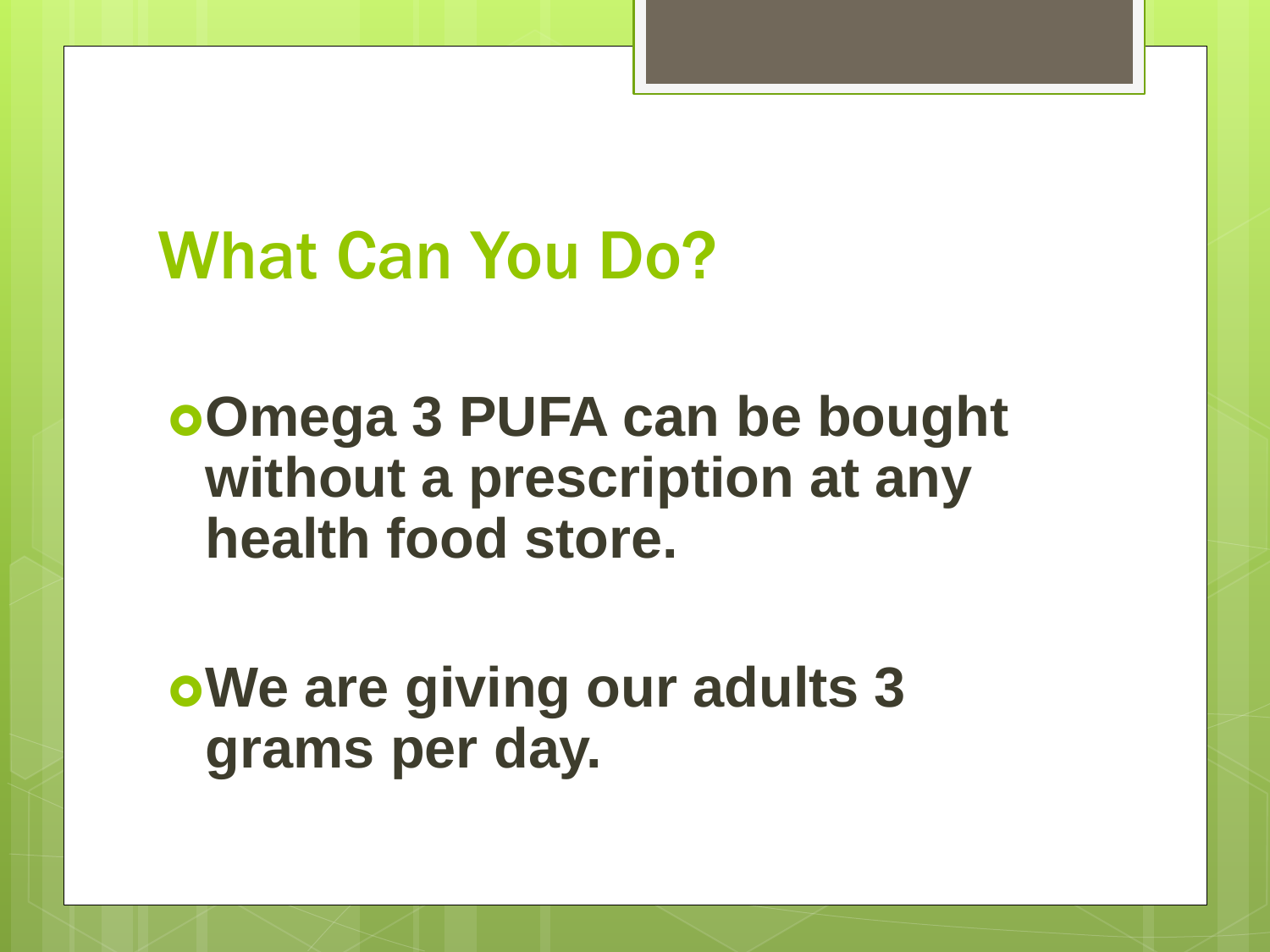### **The only known side effects are diarrhea and bruising/bleeding.**

### **The effects take more than a month to occur.**

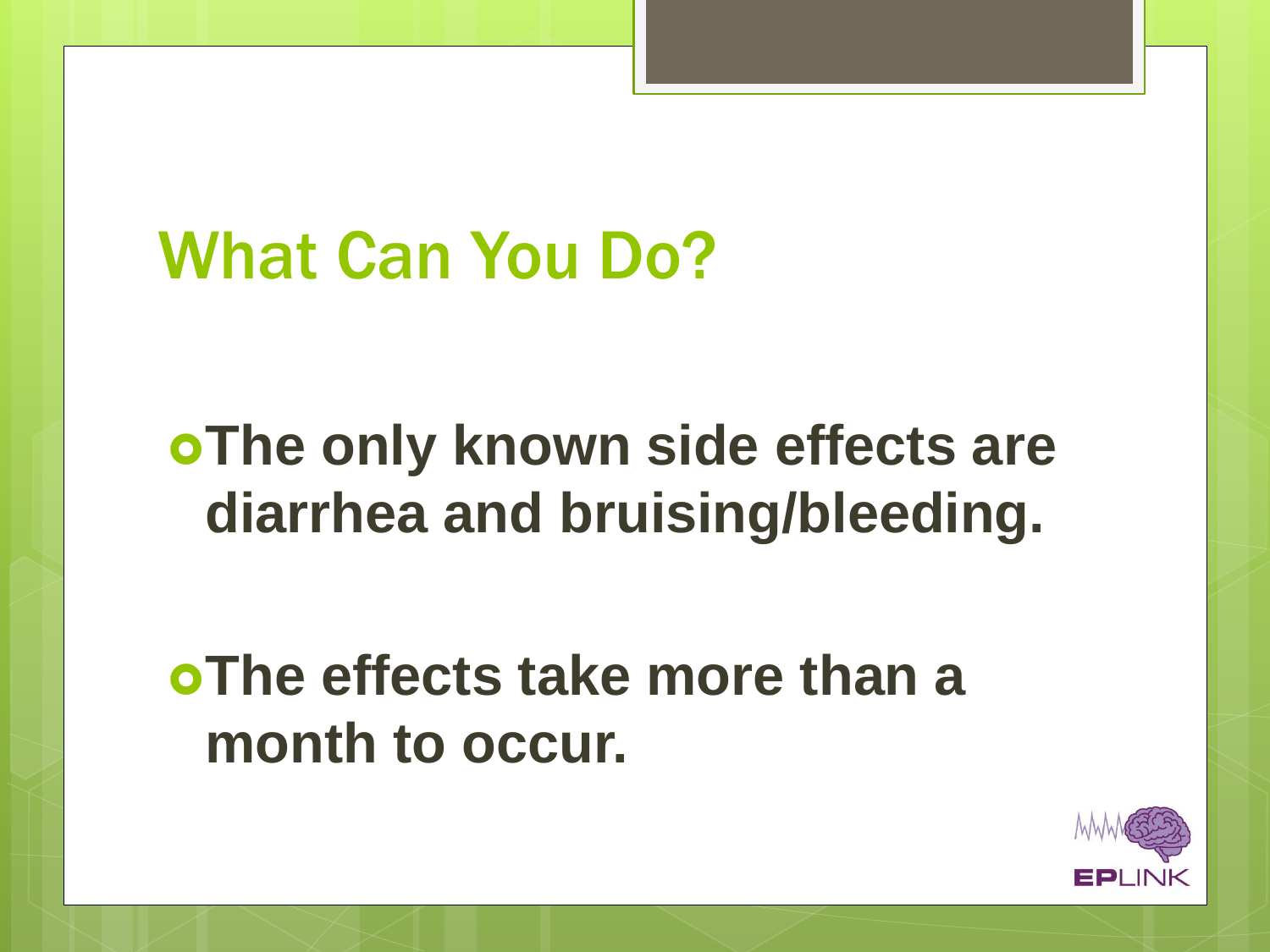# What Can You Do? **oCrucial: You want DHA, not EPA.**

### **Many preparations contain both.**

 EPA: Eicosapenaetenoic Acid DHA: Docosahexaenoic Acid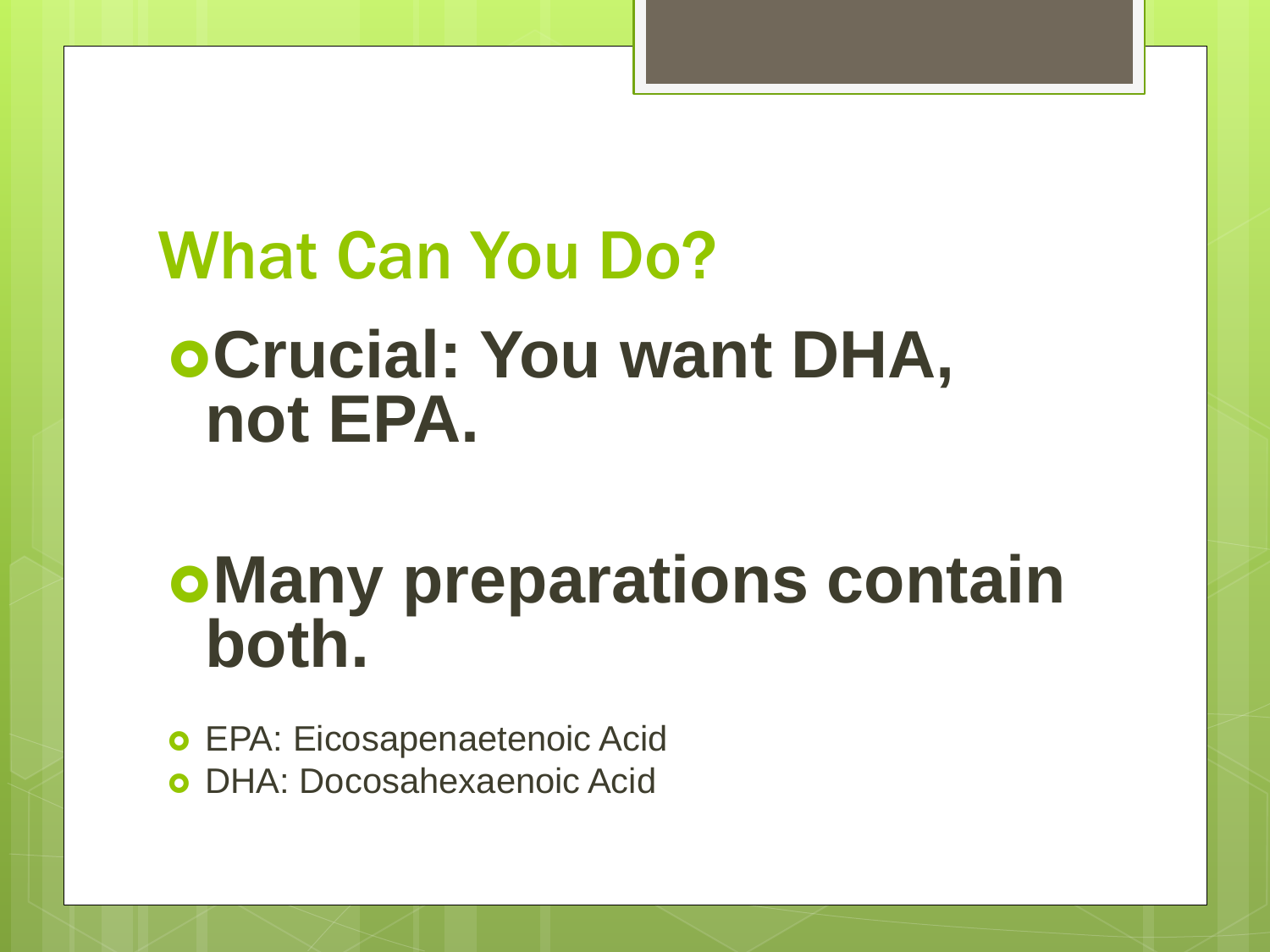### **A second trial will begin next summer.**

### *<u>Integral of the</u>* $\alpha$  **atest of "medical**  $\alpha$ **marijuana" for seizure control.**

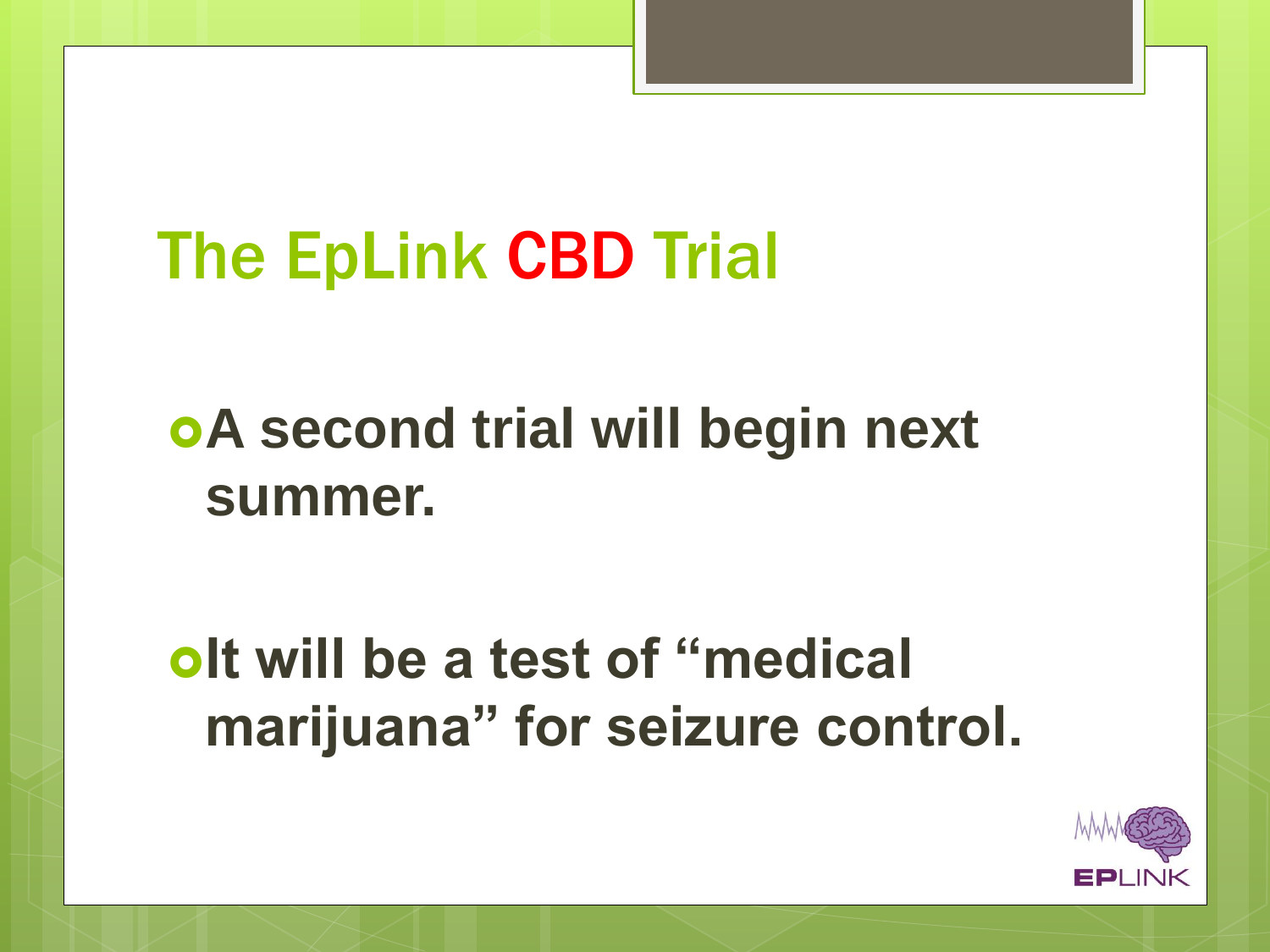*<u>olt</u>* has been known for **thousands of years that cannabis (marijuana) suppresses seizures.**

**Unfortunately, it also makes you "high".**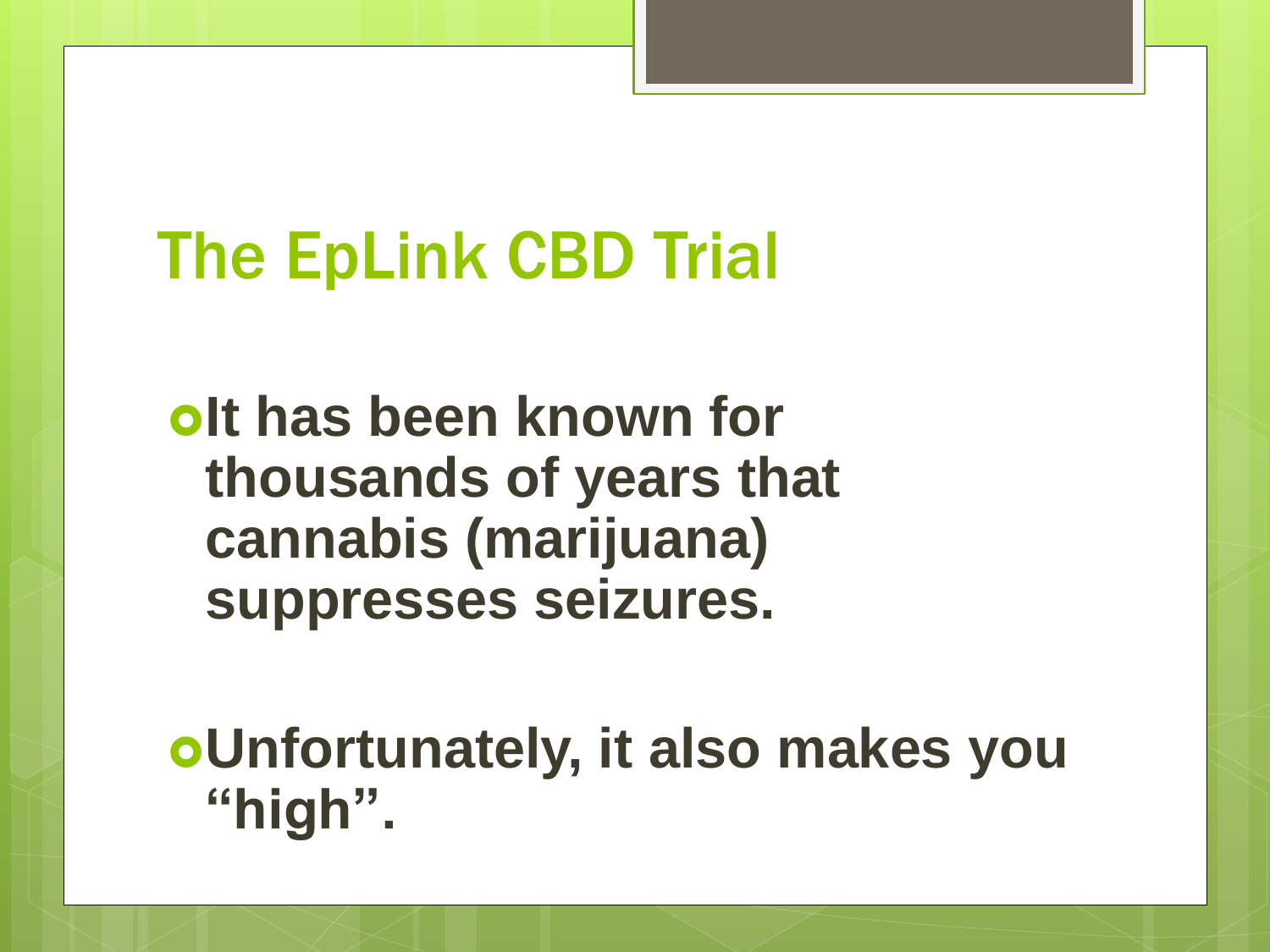### **There are two major extracts from cannabis:**

- **Tetrahydrocannabinol (THC) which stops seizures and makes you "high".**
- **Cannabidiol (CBD) which stops seizures but doesn't make you "high".**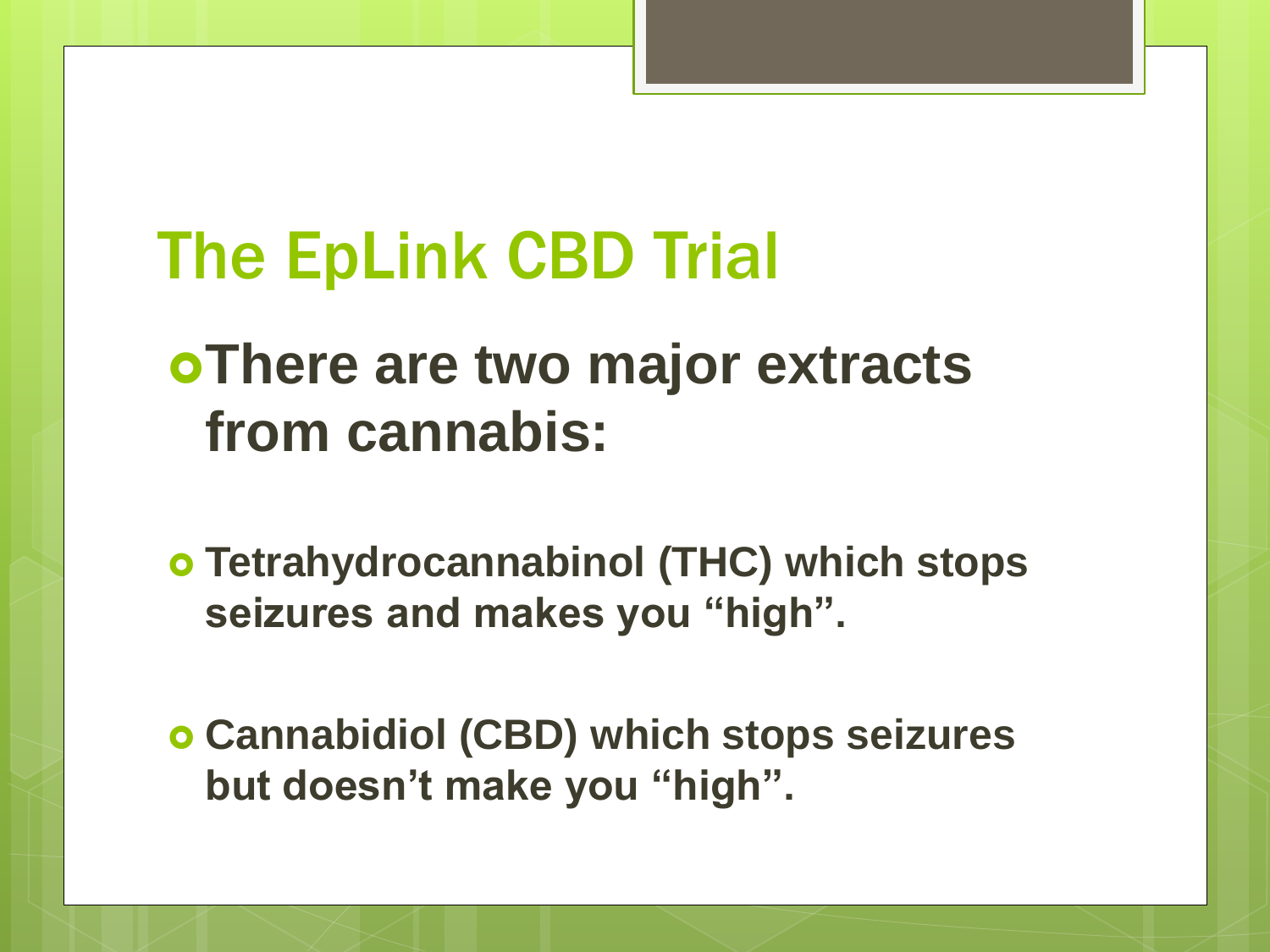**EpLink is working with Tilray – a grower in BC – to start a trial of CBD in adults.**

**oWe are currently working getting the necessary permissions from Ottawa.**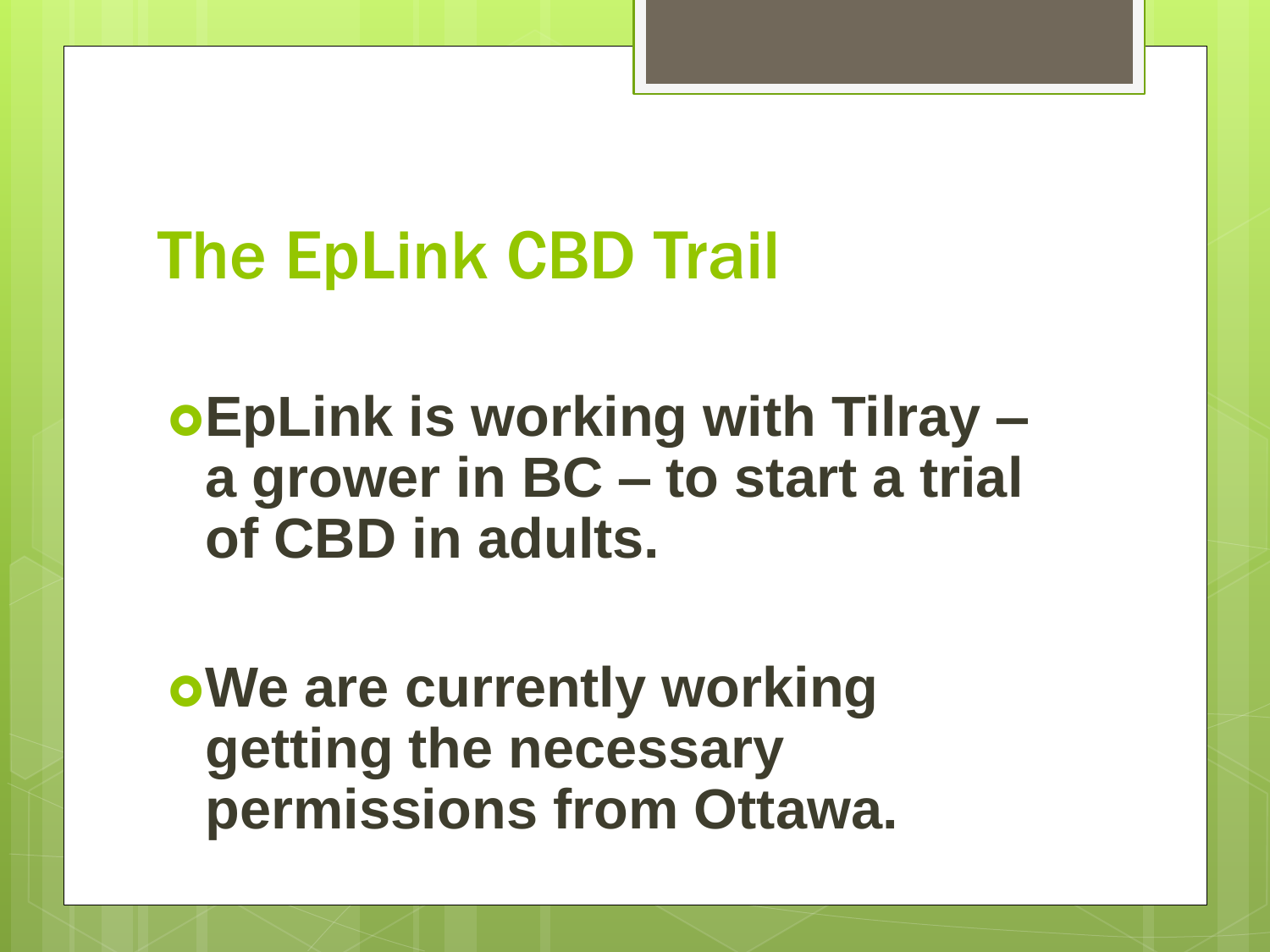**Adults will get either placebo, CBD or CBD with a little bit of THC (double blind).**

**They will record their seizures in a seizure diary. The trial will last 3 months.**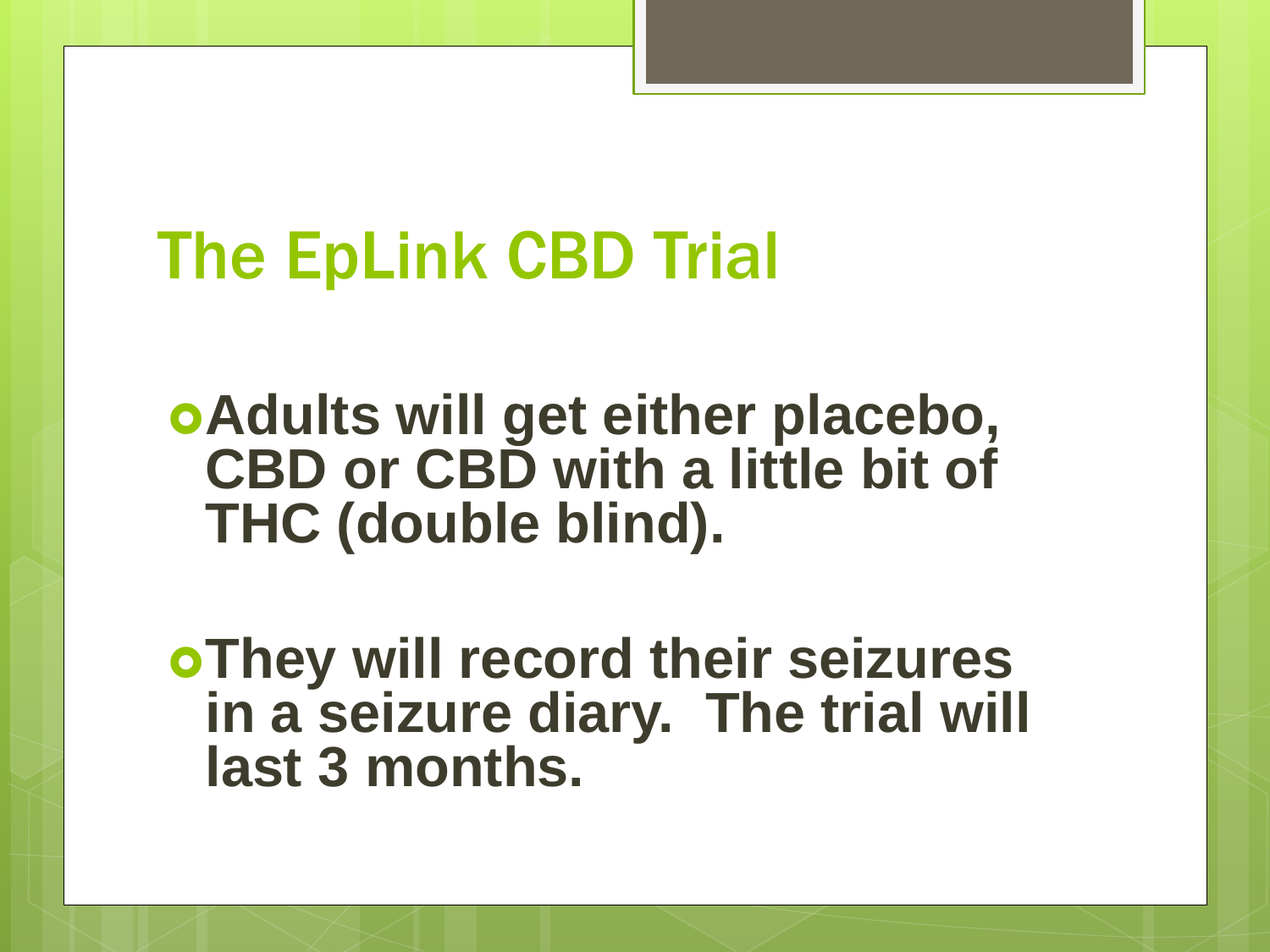### **We are hopeful. An adult trial in 1980 reported positive effects.**

**An ongoing trial in children in the US is reporting positive results.**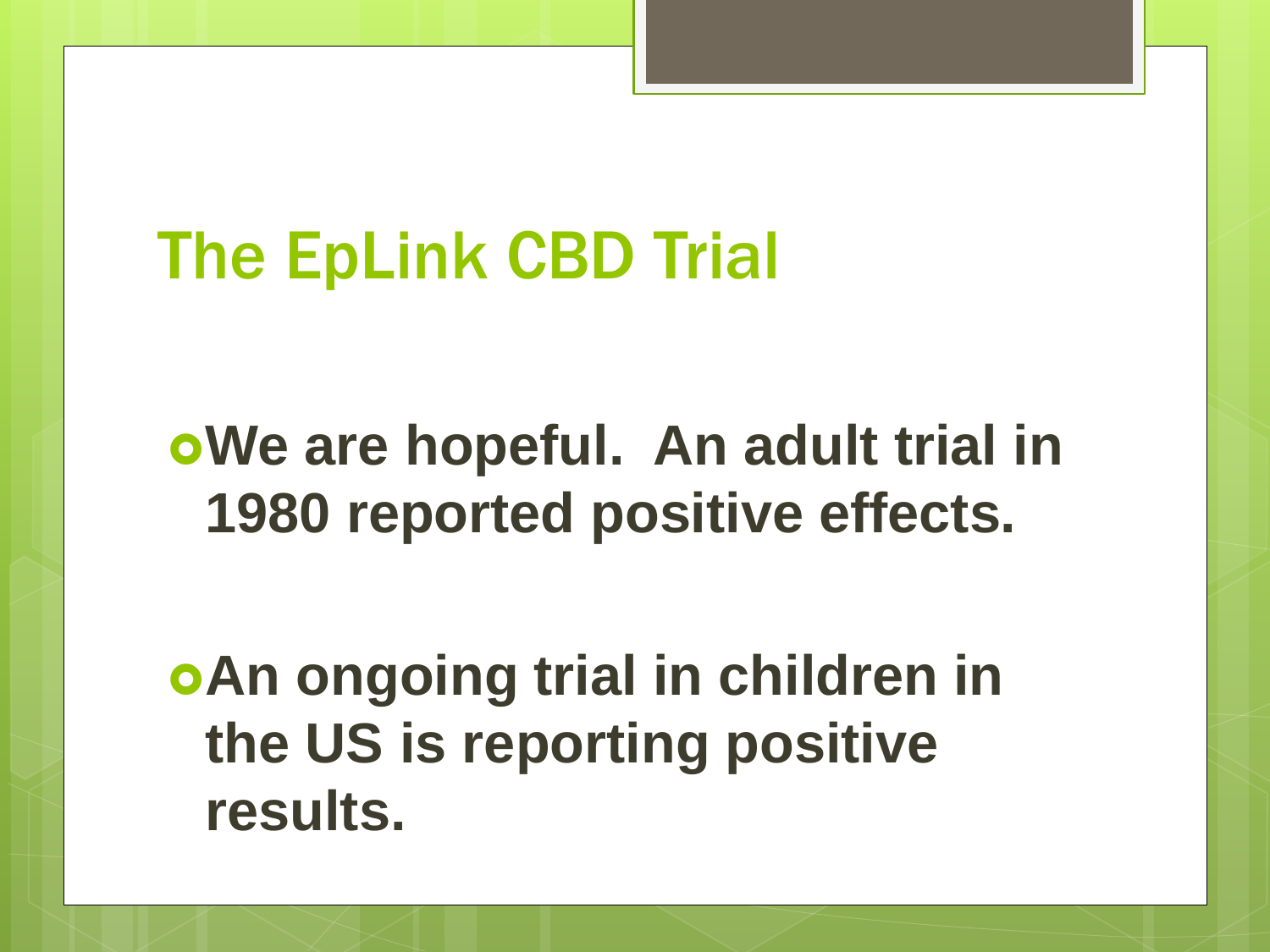**CBD is already available in Canada under the "medical marijuana" regulations.**

**A doctor must fill out a form. A patient can then get CBD from a grower.**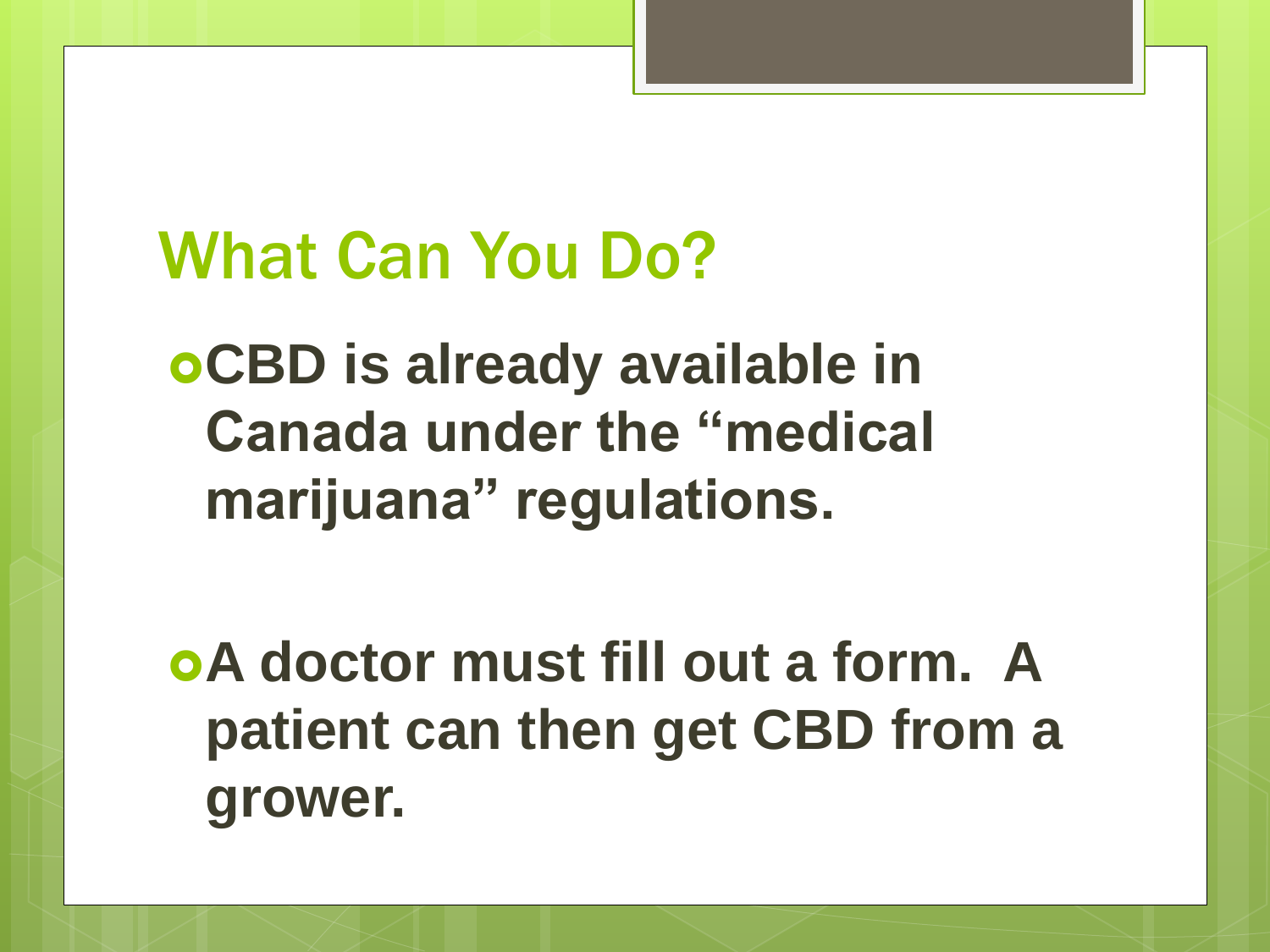**oThe dose we will be testing in adults will be about 1600 mg per day. (about 1.5 grams).**

**The side-effects are unknown, but probably involve some sleepiness.**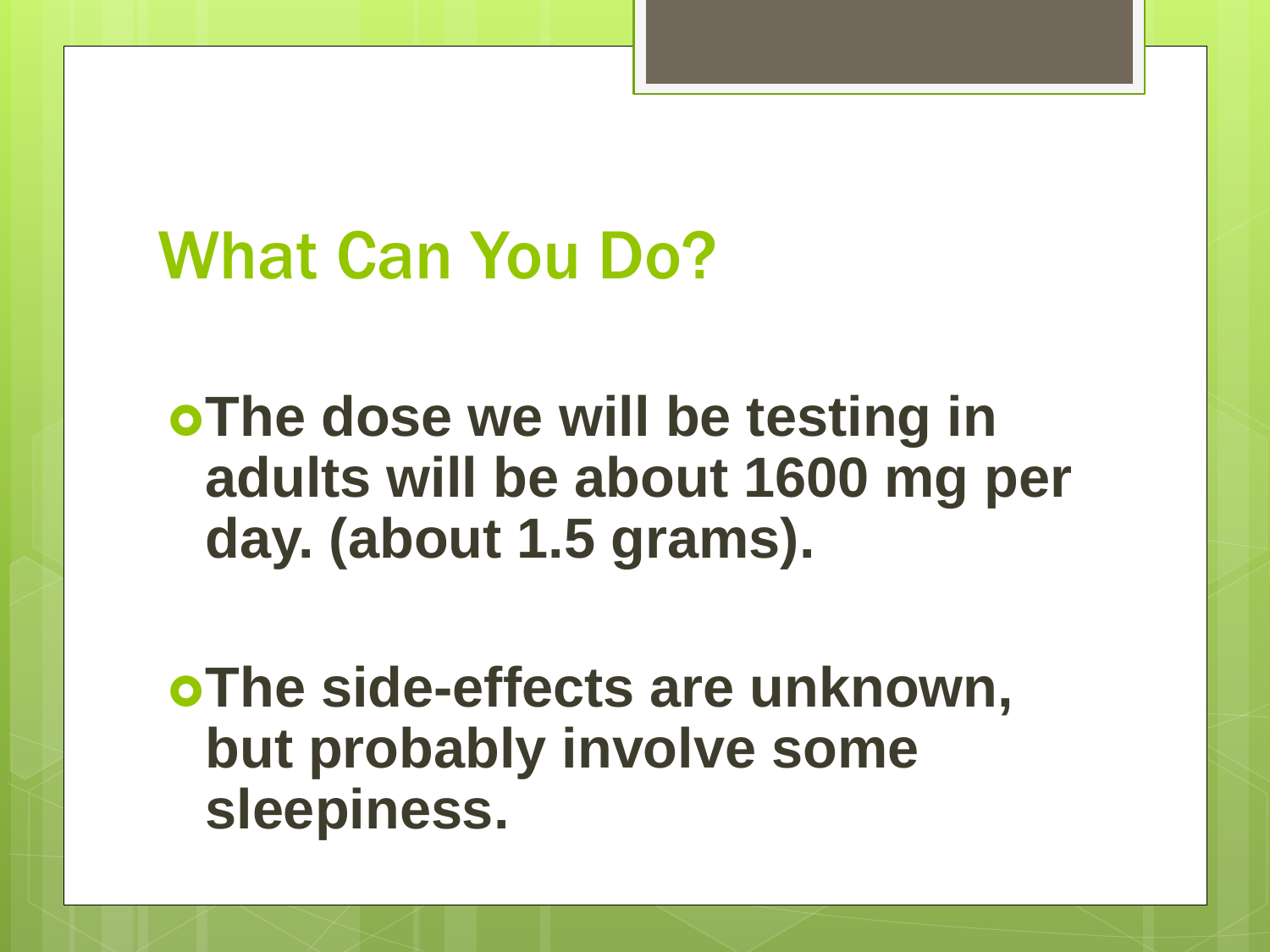### **Details of how to obtain and use CBD can be obtained from a variety of contracts.**

**Ask me if you're interested.**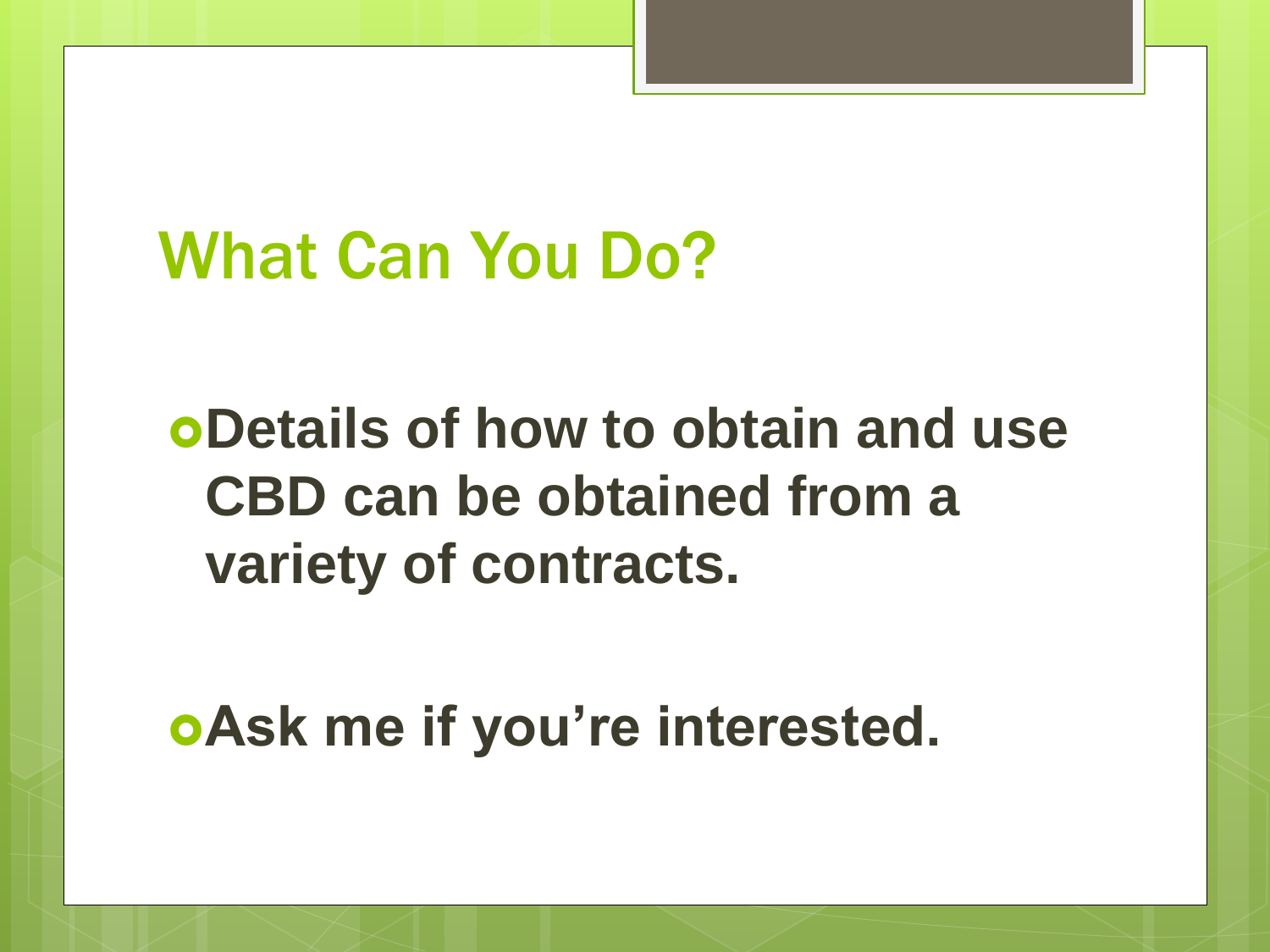### **Crucial: You would want to use a cannabis strain high in CBD.**

**oNot THC.**